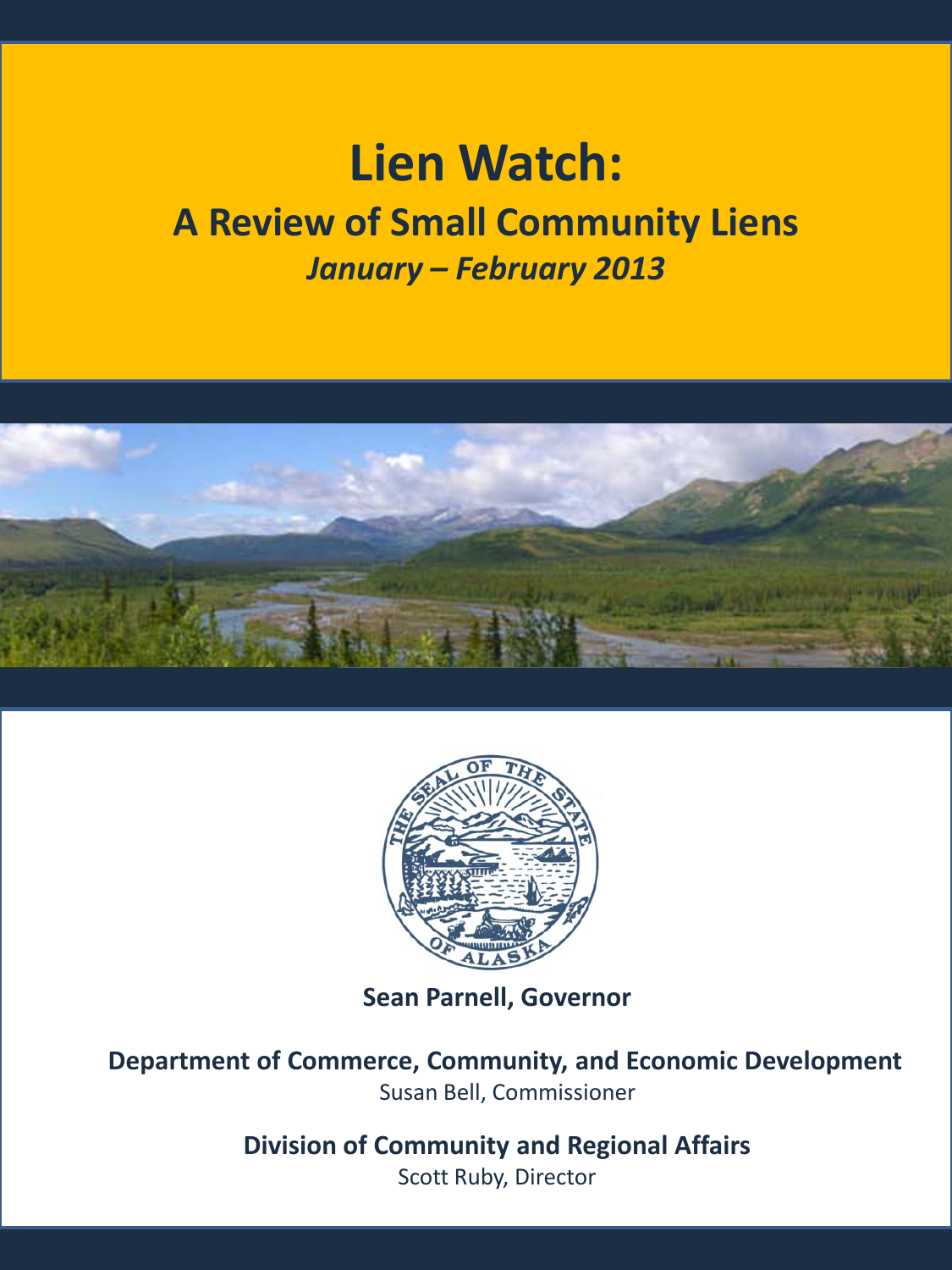#### **Cover page photo credit:**

Department of Commerce, Community, and Economic Development; Division of Community and Regional Affairs.

**Previous editions of** Lien Watch **may be found on DCRA's website:**

<http://www.commerce.state.ak.us/dca/StaffDir/GetPubl.cfm>

The State of Alaska, Department of Commerce, Community, and Economic Development (DCCED), complies with Title II of the Americans with Disabilities Act of 1990. This publication is available in alternative communication formats upon request. Please contact [dcra.publications@alaska.gov.](mailto:dcra.publications@alaska.gov) The number for the DCCED Telephonic Device for the Deaf (TDD) is 1-907-465-5437.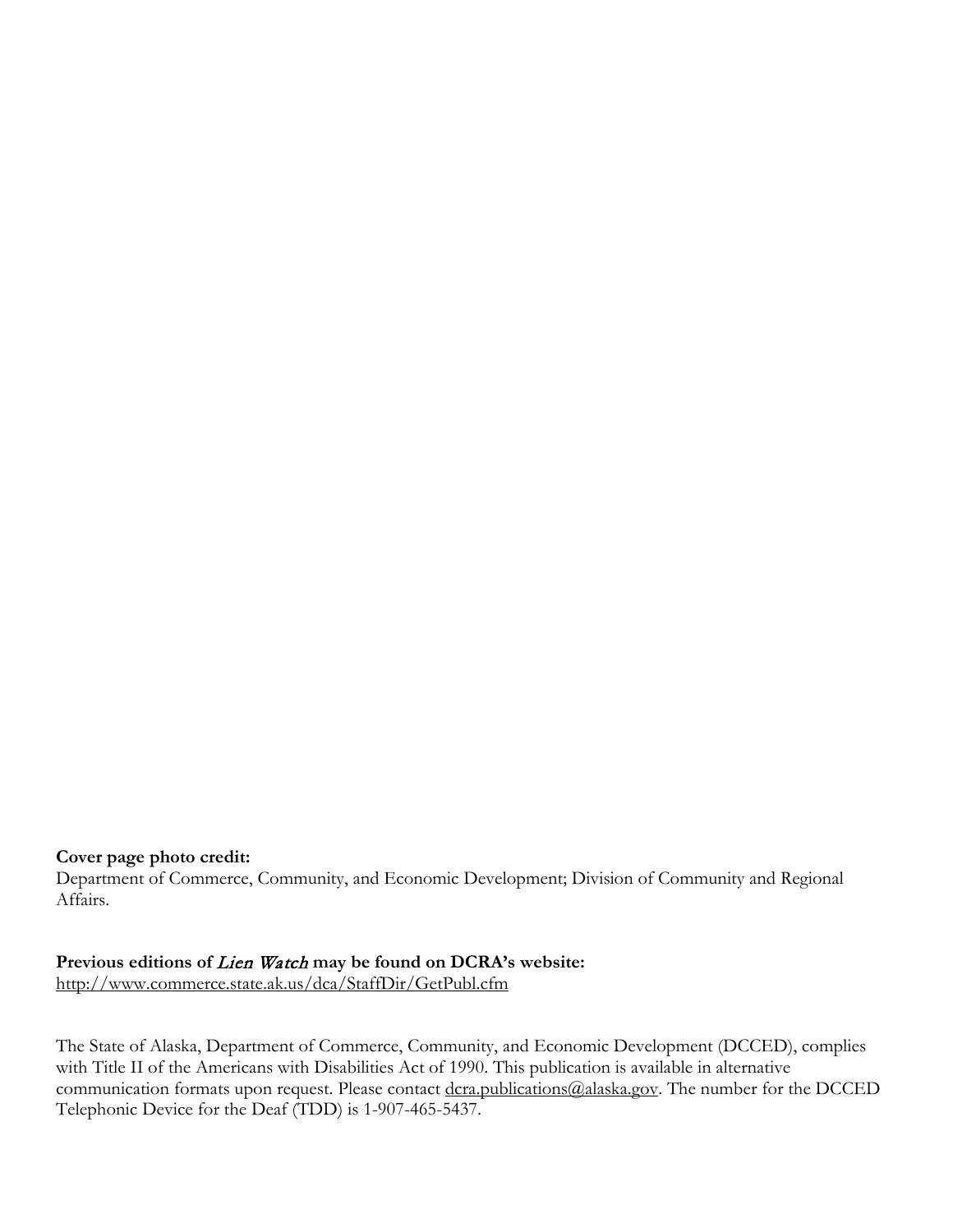# **INTRODUCTION**

Every two months, the Division of Community and Regional Affairs (DCRA) publishes *Lien Watch*, a report of liens held against public service entities in small communities. The purpose of *Lien Watch* is to identify community entities struggling with cash flow or management issues, as indicated by active tax liens or court-related debts. DCRA uses this report to identify communities that may need technical assistance to build local utility management capacity in rural Alaska. All records in this report are in the public domain and may be found at: [http://dnr.alaska.gov/ssd/recoff/searchRO.cfm.](http://dnr.alaska.gov/ssd/recoff/searchRO.cfm)

This report lists unresolved state and federal tax liens and court judgments levied against municipal, tribal, and utility entities in communities with less than 2,500 people. *Lien Watch* includes active lien items within the timeframe of each report period. Information in this report is based on public domain lien data from January 1, 2013 to February 28, 2013, extracted from the records of the Alaska Department of Natural Resources (DNR) Recorder's Office. A single organization may have lien items filed under multiple names. For this report, liens have been standardized under the most representative name. Liens unrelated to public service entities are excluded, as are liens issued to independent subsidiaries of tribal or community entities or for-profit private corporations. To verify the validity of a particular lien, contact the entity listed or the agency that filed the document.

# **DATA LIMITATIONS**

The data collected from the DNR Recorder's Office have specific limitations. Data only represent debts for which liens have been issued, and the recording of claims and releases may not be current due to reporting or recording delays. Such delays may lead to significant differences between the amount of reported and actual lien-related debt load.

The search capacity of the Recorder's Office database is limited. Keyword searches are limited to matches that begin with the term entered, while wildcard searches are prohibited. Consequently, records that include misspellings, have an unexpected word order, or lack information, may be unintentionally omitted from this report. Finally, real property liens are omitted from this report. Since 2010, DCRA has received data of new filings of liens and their releases from the DNR Recorder's Office.

## **LIENS ISSUED AND RELEASED**

The records compiled through February 28, 2013, list 254 individual active lien items connected with 36 city, tribal, and utility entities in 35 communities across Alaska. Current lien totals for an entity range from \$466 to \$2,688,345, with a median entity debt load of \$38,998 and an average of \$198,272. Twenty-three (64 percent) of these 36 lienholding entities owe more than \$20,000. Twelve entities (33 percent) owe more than \$100,000, and three entities (8 percent) owe more than \$1 million.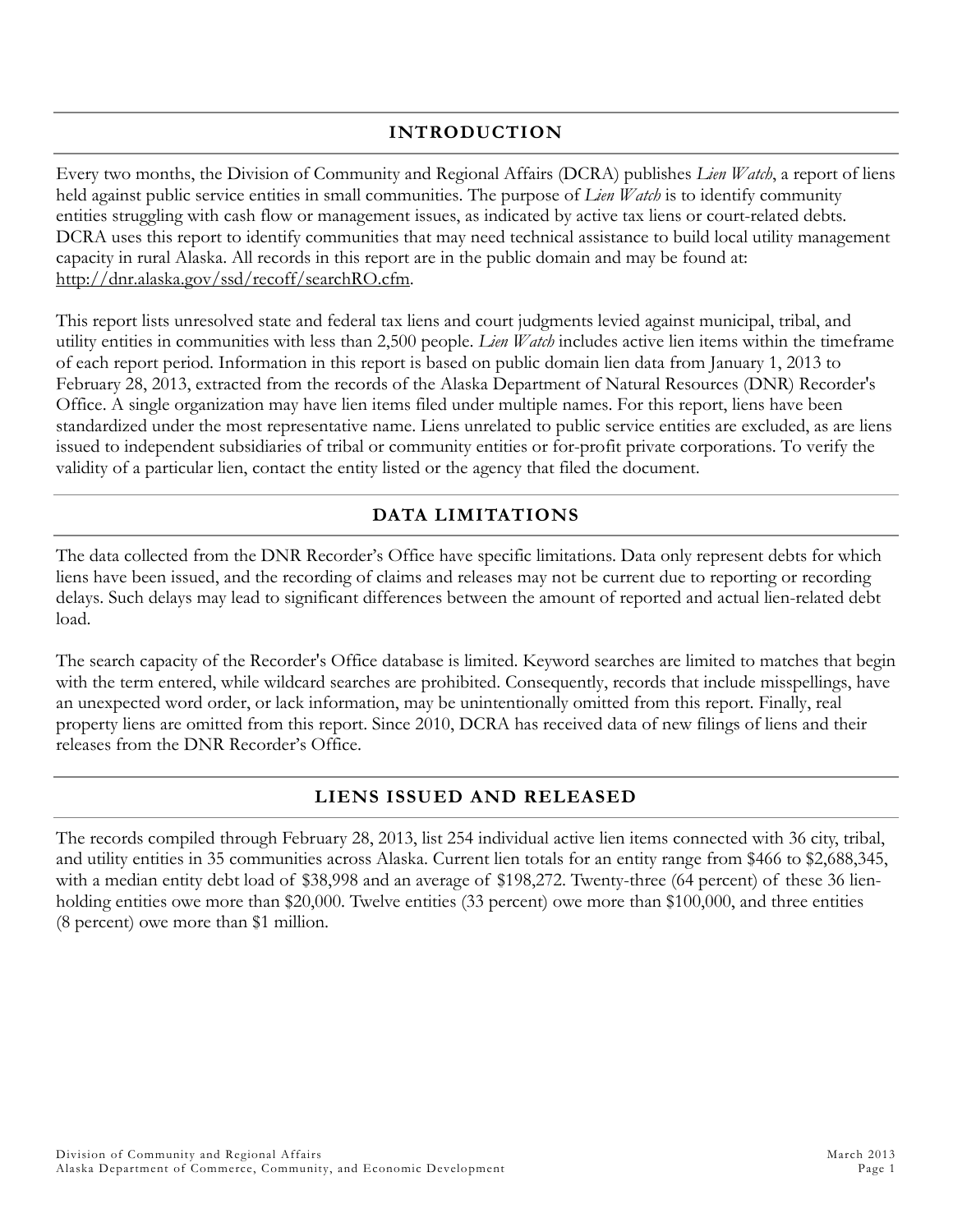

The number of new lien items recorded in January and February of 2013, is six, 12 less than during the same period in 2012, in which 18 new lien items were recorded. The number of liens released in January and February of 2013, is 15, nine fewer than during the same period in 2012, in which 24 liens were released. Figure 1 shows the change in the number of active liens since 2008. The following three tables list liens issued, liens released, and all outstanding liens as of February 2013.

| <b>Current Activity: Liens Issued</b> |                                       |                   |          |           |            |  |  |  |
|---------------------------------------|---------------------------------------|-------------------|----------|-----------|------------|--|--|--|
| Community                             | <b>Community Entity</b>               | Type              | Amount   | Period    | Date Filed |  |  |  |
|                                       | Native Village of Ambler (filed as:   | Alaska Employment |          |           |            |  |  |  |
| Ambler                                | Ambler Traditional Council)           | Security Tax      | \$661    | 2/11/2013 | 2/21/2013  |  |  |  |
|                                       |                                       | Alaska Employment |          |           |            |  |  |  |
| Koyuk                                 | Native Village of Koyuk               | Security Tax      | \$78     | 1/3/2013  | 1/9/2013   |  |  |  |
|                                       | Native Village of Marshall (filed as: | Alaska Employment |          |           |            |  |  |  |
| Marshall                              | Marshall Traditional Council)         | Security Tax      | \$4,241  | 1/28/2013 | 1/30/2013  |  |  |  |
|                                       |                                       | Alaska Employment |          |           |            |  |  |  |
| Point Hope                            | City of Point Hope                    | Security Tax      | \$1,031  | 1/30/2013 | 2/1/2013   |  |  |  |
|                                       | Native Village of Savoonga (Filed as: | Alaska Employment |          |           |            |  |  |  |
| Savoonga                              | Savoonga IRA Council)                 | Security Tax      | \$32,455 | 1/7/2013  | 1/9/2013   |  |  |  |
| Scammon Bay                           | City of Scammon Bay                   | <b>IRS 941</b>    | \$16,660 | 2/5/2013  | 2/12/2013  |  |  |  |

| <b>Current Activity: Liens Released</b> |                                       |                   |          |            |            |  |  |  |
|-----------------------------------------|---------------------------------------|-------------------|----------|------------|------------|--|--|--|
| Community                               | <b>Community Entity</b>               | Type              | Amount   | Period     | Date Filed |  |  |  |
|                                         | Native Village of Ambler (filed as:   | Alaska Employment |          |            |            |  |  |  |
| Ambler                                  | Ambler Traditional Council)           | Security Tax      | \$661    | 2/11/2013  | 2/21/2013  |  |  |  |
|                                         | Chignik Bay Tribal Council (filed as: | Alaska Employment |          |            |            |  |  |  |
| Chignik                                 | Chignik Tribal Council)               | Security Tax      | \$2,051  | 12/10/2012 | 1/2/2013   |  |  |  |
|                                         | Circle Native Community (filed as:    |                   |          |            |            |  |  |  |
| Circle                                  | Circle Village Council)               | <b>IRS 941</b>    | \$13,341 | 3/31/2001  | 5/1/2003   |  |  |  |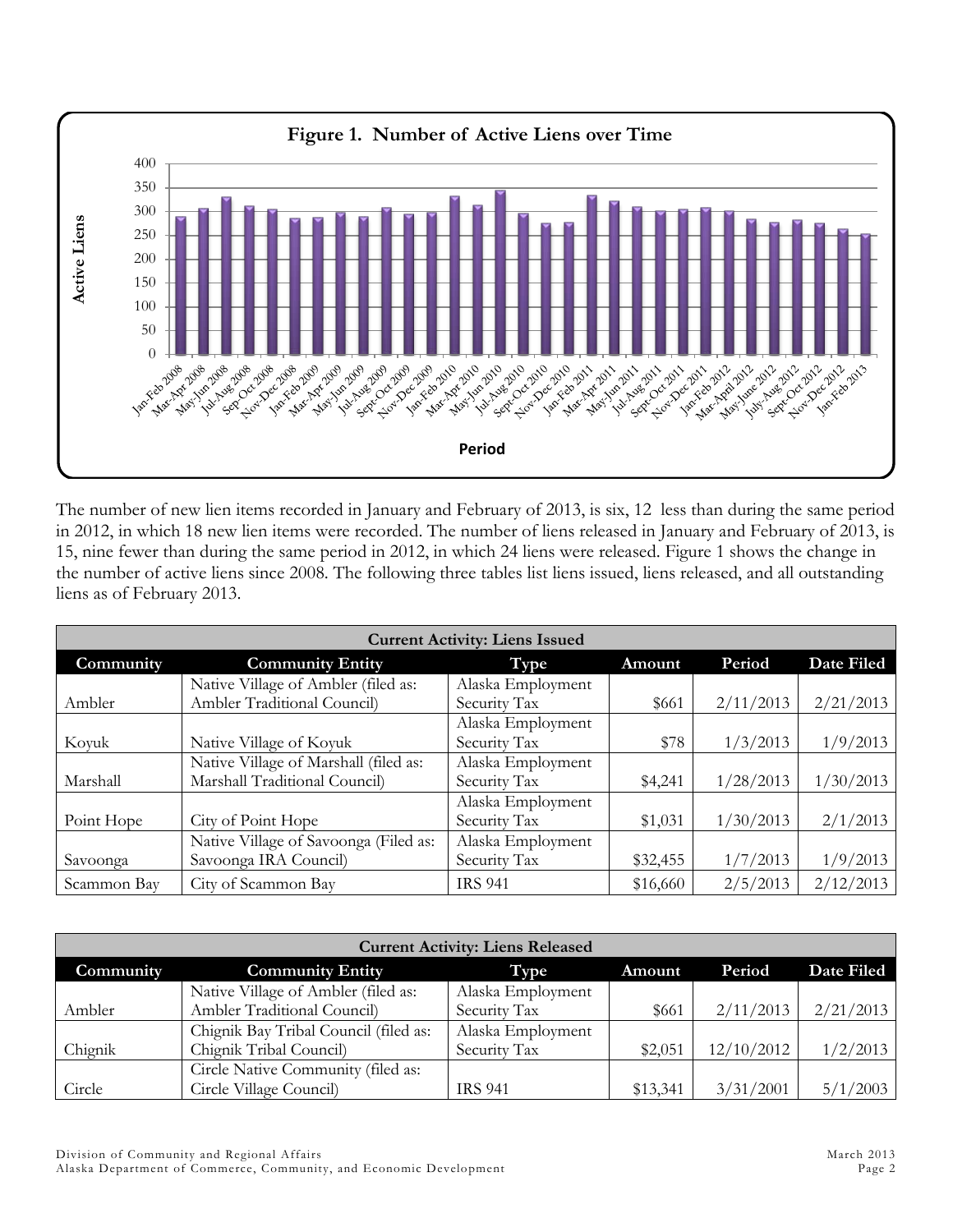|                 |                                     | Alaska Employment |         |            |           |
|-----------------|-------------------------------------|-------------------|---------|------------|-----------|
| Clarks Point    | City of Clark's Point               | Security Tax      | \$288   | 12/31/2012 | 1/24/2013 |
|                 | Native Village of Hooper Bay (filed | Alaska Employment |         |            |           |
| Hooper Bay      | as: Hooper Bay Traditional Council) | Security Tax      | \$295   | 1/14/2013  | 2/7/2013  |
|                 | Native Village of Hooper Bay (filed | Alaska Employment |         |            |           |
| Hooper Bay      | as: Hooper Bay Traditional Council) | Security Tax      | \$2,907 | 1/14/2013  | 2/7/2013  |
|                 |                                     | Alaska Employment |         |            |           |
| Kake            | Kake Tribal Corporation             | Security Tax      | \$252   | 12/31/2012 | 1/7/2013  |
|                 |                                     | Alaska Employment |         |            |           |
| Koyuk           | Native village of Koyuk             | Security Tax      | \$78    | 2/11/2013  | 2/21/2013 |
|                 |                                     | Alaska Employment |         |            |           |
| Platinum        | City of Platinum                    | Security Tax      | \$643   | 12/10/2012 | 1/3/2013  |
|                 |                                     | Alaska Employment |         |            |           |
| Russian Mission | City of Russian Mission             | Security Tax      | \$1,756 | 1/16/2013  | 1/17/2013 |
|                 |                                     | Alaska Employment |         |            |           |
| Russian Mission | City of Russian Mission             | Security Tax      | \$3,458 | 1/16/2013  | 1/18/2013 |
|                 | Takotna Village (filed as: Takotna  | Alaska Employment |         |            |           |
| Takotna         | Tribal Council)                     | Security Tax      | \$828   | 12/10/2012 | 1/2/2013  |
|                 | Takotna Village (filed as: Takotna  | Alaska Employment |         |            |           |
| Takotna         | Tribal Council)                     | Security Tax      | \$2,064 | 12/10/2012 | 1/2/2013  |
|                 | Takotna Village (filed as: Takotna  | Alaska Employment |         |            |           |
| Takotna         | Tribal Council)                     | Security Tax      | \$2,211 | 1/7/2013   | 1/2/2013  |
|                 | Takotna Village (filed as: Takotna  | Alaska Employment |         |            |           |
| Takotna         | Tribal Council)                     | Security Tax      | \$1,086 | 1/7/2013   | 1/2/2013  |

# **COMPREHENSIVE LIST OF SMALL COMMUNITY LIEN ITEMS**

| Community | <b>Community Entity</b>          | <b>Type of Lien</b> | Amount    | Period     | Date Filed |
|-----------|----------------------------------|---------------------|-----------|------------|------------|
| Akiachak  | Akiachak Native Community        | <b>IRS 11C</b>      | \$1,023   | 7/1/2003   | 1/15/2010  |
| Akiachak  | Akiachak Native Community        | IRS 11C             | \$942     | 7/1/2005   | 1/15/2010  |
| Akiachak  | Akiachak Native Community        | <b>IRS 11C</b>      | \$799     | 7/1/2006   | 1/15/2010  |
| Akiachak  | Akiachak Native Community        | <b>IRS 941</b>      | \$19,621  | 12/31/2008 | 1/15/2010  |
| Akiachak  | Akiachak Native Community        | <b>IRS 941</b>      | \$29,014  | 3/31/2009  | 1/15/2010  |
| Akiachak  | Akiachak Native Community        | <b>IRS 941</b>      | \$18,100  | 6/30/2009  | 1/15/2010  |
| Akiachak  | Akiachak Native Community        | <b>IRS 941</b>      | \$9,740   | 9/30/2009  | 1/15/2010  |
| Akiachak  | Akiachak Native Community        | IRS 11C             | \$830     | 7/1/2006   | 5/14/2010  |
| Akiachak  | Akiachak Native Community        | <b>IRS 11C</b>      | \$780     | 7/1/2007   | 5/14/2010  |
| Akiachak  | Akiachak Native Community        | <b>IRS 730</b>      | \$100     | 12/31/2007 | 5/14/2010  |
| Akiachak  | Akiachak Native Community        | <b>IRS 730</b>      | \$839     | 1/31/2008  | 5/14/2010  |
| Akiachak  | Akiachak Native Community        | <b>IRS 730</b>      | \$847     | 2/29/2008  | 5/14/2010  |
| Akiachak  | Akiachak Native Community        | <b>IRS 730</b>      | \$1,697   | 3/31/2008  | 5/14/2010  |
| Akiachak  | Akiachak Native Community        | <b>IRS 730</b>      | \$975     | 4/30/2008  | 5/14/2010  |
| Akiachak  | Akiachak Native Community        | <b>IRS 941</b>      | \$36,523  | 12/31/2009 | 5/14/2010  |
| Akiachak  | <b>Akiachak Native Community</b> | Total               | \$121,830 |            |            |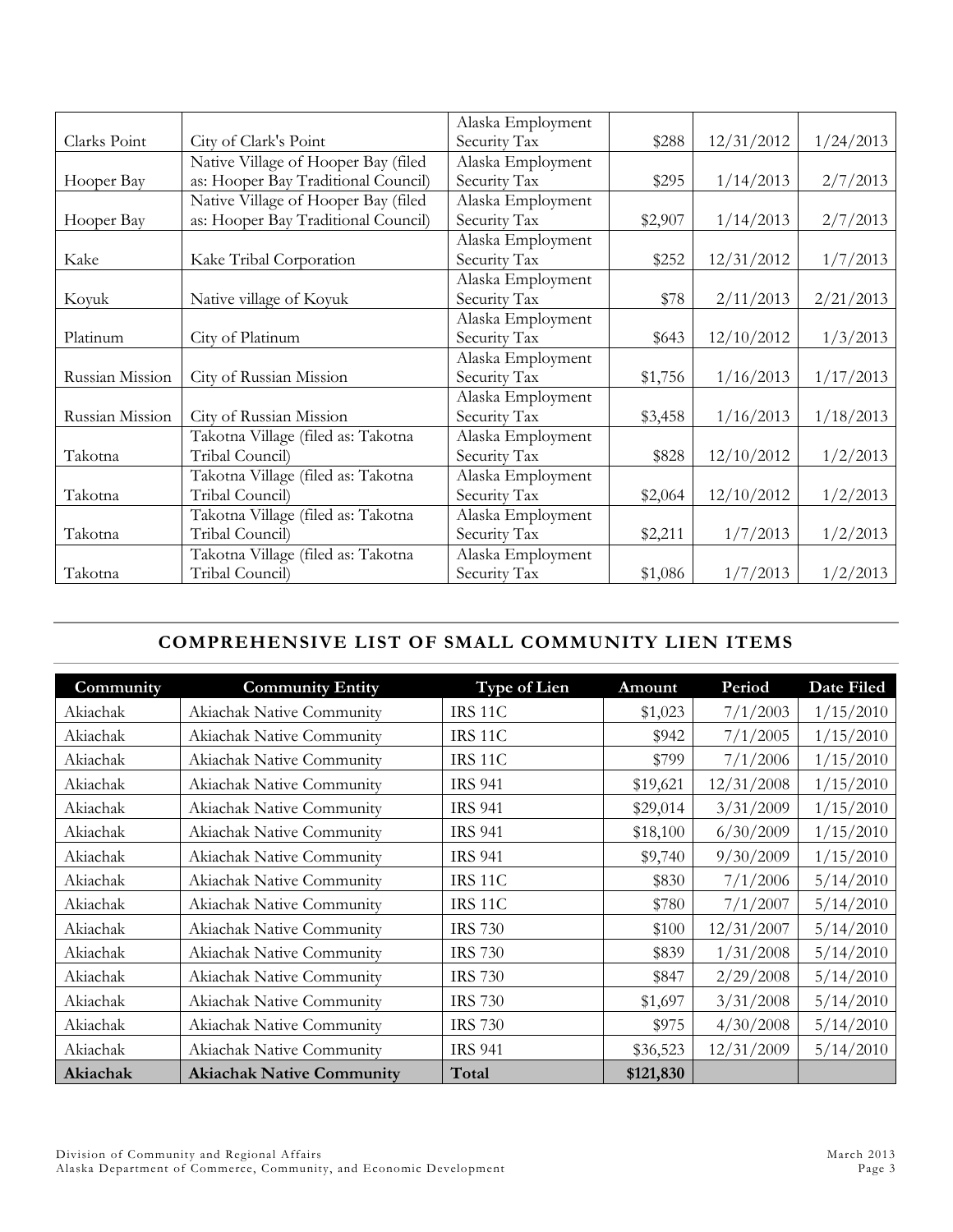| Community | <b>Community Entity</b>                                            | Type of Lien                      | Amount    | Period     | Date Filed |
|-----------|--------------------------------------------------------------------|-----------------------------------|-----------|------------|------------|
|           | Alatna Village (filed as: Alatna                                   | Alaska Employment                 |           |            |            |
| Alatna    | Village Council)                                                   | Security Tax                      | \$466     | 12/31/2008 | 2/8/2010   |
| Alatna    | Alatna Village (filed as: Alatna<br><b>Village Council)</b>        | Total                             | \$466     |            |            |
|           | Allakaket Village (filed as: Allakaket                             | Alaska Employment                 |           | 6/30/2005  |            |
| Allakaket | Village Council)<br>Allakaket Village (filed as: Allakaket         | Security Tax<br>Alaska Employment | \$1,995   |            | 10/17/2006 |
| Allakaket | Village Council)                                                   | Security Tax                      | \$2,158   | 9/30/2005  | 10/17/2006 |
| Allakaket | Allakaket Village (filed as: Allakaket<br>Village Council)         | Alaska Employment<br>Security Tax | \$207     | 12/31/2005 | 10/17/2006 |
| Allakaket | Allakaket Village (filed as: Allakaket<br>Village Council)         | Alaska Employment<br>Security Tax | \$412     | 3/31/2006  | 10/17/2006 |
|           | Allakaket Village (filed as: Allakaket                             | Alaska Employment                 |           |            |            |
| Allakaket | Village Council)                                                   | Security Tax                      | \$292     | 6/30/2006  | 10/17/2006 |
| Allakaket | Allakaket Village (filed as:<br><b>Allakaket Village Council)</b>  | Total                             | \$5,063   |            |            |
| Ambler    | Native Village of Ambler (filed as:<br>Ambler Traditional Council) | Default Judgment                  | \$70,243  | 6/10/2005  | 6/21/2005  |
|           | Native Village of Ambler (filed                                    |                                   |           |            |            |
| Ambler    | as: Ambler Traditional Council)                                    | Total                             | \$70,243  |            |            |
|           |                                                                    | Alaska Employment                 |           |            |            |
| Aniak     | Kuskokwim Native Association                                       | Security Tax<br>Alaska Employment | \$9,252   | 7/27/2001  | 3/31/2001  |
| Aniak     | Kuskokwim Native Association                                       | Security Tax                      | \$14,492  | 9/30/2006  | 1/5/2007   |
| Aniak     | Kuskokwim Native Association                                       | <b>IRS 941</b>                    | \$68,541  | 3/31/2005  | 2/12/2008  |
| Aniak     | Kuskokwim Native Association                                       | <b>IRS 941</b>                    | \$74,477  | 12/31/2005 | 2/12/2008  |
| Aniak     | Kuskokwim Native Association                                       | <b>IRS 941</b>                    | \$30,909  | 9/30/2007  | 2/12/2008  |
| Aniak     | Kuskokwim Native Association                                       | <b>IRS 941</b>                    | \$54,963  | 3/31/2004  | 3/6/2008   |
| Aniak     | Kuskokwim Native Association                                       | <b>IRS 941</b>                    | \$142,624 | 6/30/2004  | 3/6/2008   |
| Aniak     | Kuskokwim Native Association                                       | <b>IRS 941</b>                    | \$128,357 | 9/30/2004  | 3/6/2008   |
| Aniak     | Kuskokwim Native Association                                       | <b>IRS 941</b>                    | \$88,163  | 12/31/2004 | 3/6/2008   |
| Aniak     | Kuskokwim Native Association                                       | <b>IRS 941</b>                    | \$89,013  | 6/30/2005  | 3/6/2008   |
| Aniak     | Kuskokwim Native Association                                       | <b>IRS 941</b>                    | \$97,330  | 9/30/2005  | 3/6/2008   |
| Aniak     | Kuskokwim Native Association                                       | <b>IRS 941</b>                    | \$79,988  | 6/30/2006  | 3/6/2008   |
| Aniak     | Kuskokwim Native Association                                       | <b>IRS 941</b>                    | \$63,536  | 9/30/2006  | 3/6/2008   |
| Aniak     | Kuskokwim Native Association                                       | <b>IRS 941</b>                    | \$61,837  | 12/31/2006 | 3/6/2008   |
| Aniak     | Kuskokwim Native Association                                       | <b>IRS 941</b>                    | \$72,497  | 3/31/2007  | 3/6/2008   |
| Aniak     | Kuskokwim Native Association                                       | <b>IRS 941</b>                    | \$34,042  | 12/31/2000 | 6/9/2008   |
| Aniak     | Kuskokwim Native Association                                       | <b>IRS 941</b>                    | \$23,492  | 6/30/2001  | 6/9/2008   |
| Aniak     | Kuskokwim Native Association                                       | <b>IRS 941</b>                    | \$37,104  | 3/31/2002  | 6/9/2008   |
| Aniak     | Kuskokwim Native Association                                       | <b>IRS 941</b>                    | \$167,081 | 6/30/2002  | 6/9/2008   |
| Aniak     | Kuskokwim Native Association                                       | <b>IRS 941</b>                    | \$222,855 | 9/30/2002  | 6/9/2008   |
| Aniak     | Kuskokwim Native Association                                       | <b>IRS 941</b>                    | \$111,071 | 12/31/2002 | 6/9/2008   |
| Aniak     | Kuskokwim Native Association                                       | <b>IRS 941</b>                    | \$106,399 | 3/31/2003  | 6/9/2008   |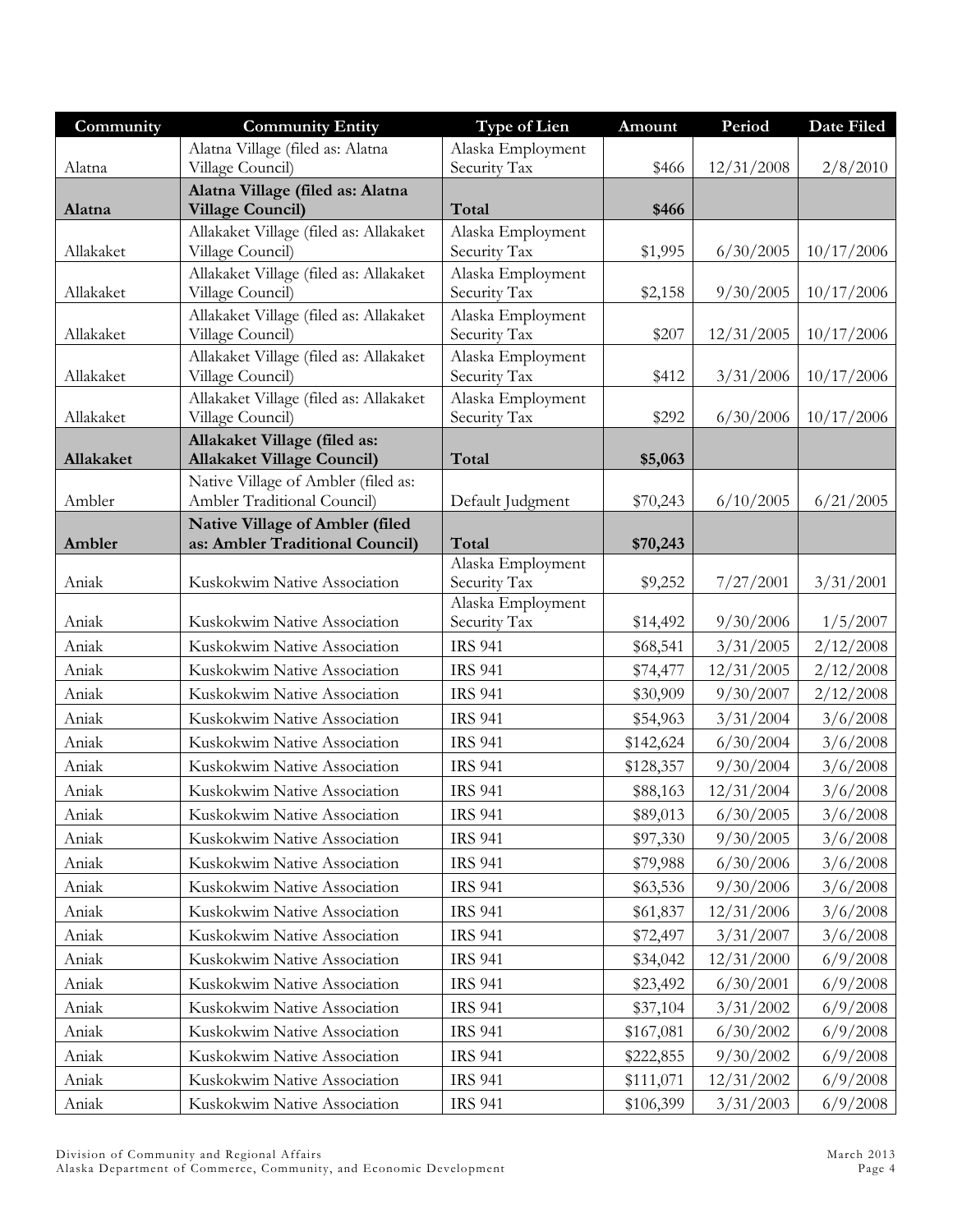| Community             | <b>Community Entity</b>                                           | Type of Lien      | Amount      | Period     | Date Filed |
|-----------------------|-------------------------------------------------------------------|-------------------|-------------|------------|------------|
| Aniak                 | Kuskokwim Native Association                                      | <b>IRS 941</b>    | \$122,403   | 12/31/2003 | 6/9/2008   |
| Aniak                 | Kuskokwim Native Association                                      | <b>IRS 941</b>    | \$99,530    | 3/31/2001  | 6/16/2008  |
| Aniak                 | Kuskokwim Native Association                                      | <b>IRS 941</b>    | \$150,589   | 6/30/2003  | 6/16/2008  |
| Aniak                 | Kuskokwim Native Association                                      | <b>IRS 941</b>    | \$197,631   | 9/30/2003  | 6/19/2008  |
| Aniak                 | Kuskokwim Native Association                                      | <b>IRS 941</b>    | \$88,534    | 12/31/2001 | 7/1/2008   |
| Aniak                 | Kuskokwim Native Association                                      | <b>IRS 941</b>    | \$127,267   | 9/30/2001  | 7/28/2008  |
| Aniak                 | Kuskokwim Native Association                                      | <b>IRS 941</b>    | \$22,292    | 3/31/2008  | 9/22/2008  |
| Aniak                 | Kuskokwim Native Association                                      | <b>IRS 990</b>    | \$50,000    | 9/30/2004  | 10/27/2008 |
| Aniak                 | Kuskokwim Native Association                                      | <b>IRS 941</b>    | \$2,482     | 9/30/2008  | 12/22/2008 |
| Aniak                 | Kuskokwim Native Association                                      | <b>IRS 941</b>    | \$20,498    | 6/30/2008  | 1/5/2009   |
| Aniak                 | Kuskokwim Native Association                                      | Default Judgment  | \$29,098    | 10/17/2008 | 1/9/2009   |
| Aniak                 | Kuskokwim Native Association                                      | Total             | \$2,688,345 |            |            |
| <b>Brevig Mission</b> | City of Brevig Mission                                            | <b>IRS 941</b>    | \$45,799    | 12/31/2009 | 11/15/2011 |
| <b>Brevig Mission</b> | City of Brevig Mission                                            | <b>IRS 941</b>    | \$27,312    | 3/31/2010  | 11/15/2011 |
| <b>Brevig Mission</b> | City of Brevig Mission                                            | <b>IRS 941</b>    | \$31,242    | 9/30/2010  | 11/15/2011 |
| <b>Brevig Mission</b> | City of Brevig Mission                                            | <b>IRS 941</b>    | \$49,118    | 12/31/2010 | 11/15/2011 |
| <b>Brevig Mission</b> | City of Brevig Mission                                            | <b>IRS 941</b>    | \$22,680    | 3/31/2011  | 11/15/2011 |
| <b>Brevig Mission</b> | City of Brevig Mission                                            | <b>IRS 941</b>    | \$20,305    | 6/30/2011  | 11/15/2011 |
| <b>Brevig Mission</b> | City of Brevig Mission                                            | <b>IRS 941</b>    | \$42,054    | 6/30/2010  | 11/22/2011 |
| <b>Brevig</b>         |                                                                   |                   |             |            |            |
|                       |                                                                   |                   |             |            |            |
| <b>Mission</b>        | <b>City of Brevig Mission</b>                                     | Total             | \$238,511   |            |            |
|                       | Village of Chefornak (filed as:                                   | Alaska Employment |             |            |            |
| Chefornak             | Chefornak Traditional Council)                                    | Security Tax      | \$1,047     | 6/30/2001  | 11/23/2001 |
|                       | Village of Chefornak (filed as:                                   | Alaska Employment |             |            |            |
| Chefornak             | Chefornak Traditional Council)                                    | Security Tax      | \$4,786     | 9/30/2002  | 2/15/2003  |
| Chefornak             | Village of Chefornak (filed as:<br>Chefornak Traditional Council) | <b>IRS 941</b>    | \$14,415    | 9/30/2002  | 12/16/2004 |
|                       | Village of Chefornak (filed as:                                   |                   |             |            |            |
| Chefornak             | Chefornak Traditional Council)                                    | <b>IRS 941</b>    | \$26,213    | 12/31/2002 | 12/16/2004 |
|                       | Village of Chefornak (filed as:                                   |                   |             |            |            |
| Chefornak             | Chefornak Traditional Council)                                    | <b>IRS 941</b>    | \$3,136     | 3/31/2003  | 12/16/2004 |
|                       | Village of Chefornak (filed as:                                   |                   |             |            |            |
| Chefornak             | Chefornak Traditional Council)                                    | <b>IRS 941</b>    | \$2,577     | 6/30/2003  | 12/16/2004 |
| Chefornak             | Village of Chefornak (filed as:<br>Chefornak Traditional Council) | <b>IRS 941</b>    | \$1,474     | 9/30/2003  | 12/16/2004 |
|                       | Village of Chefornak (filed as:                                   |                   |             |            |            |
| Chefornak             | Chefornak Traditional Council)                                    | <b>IRS 6721</b>   | \$575       | 12/31/2002 | 3/9/2006   |
|                       | Village of Chefornak (filed as:                                   |                   |             |            |            |
| Chefornak             | Chefornak Traditional Council)                                    | <b>IRS 941</b>    | \$23,931    | 12/31/2003 | 3/9/2006   |
|                       | Village of Chefornak (filed as:                                   |                   |             |            |            |
| Chefornak             | Chefornak Traditional Council)<br>Village of Chefornak (filed as: | <b>IRS 941</b>    | \$14,381    | 3/31/2004  | 3/9/2006   |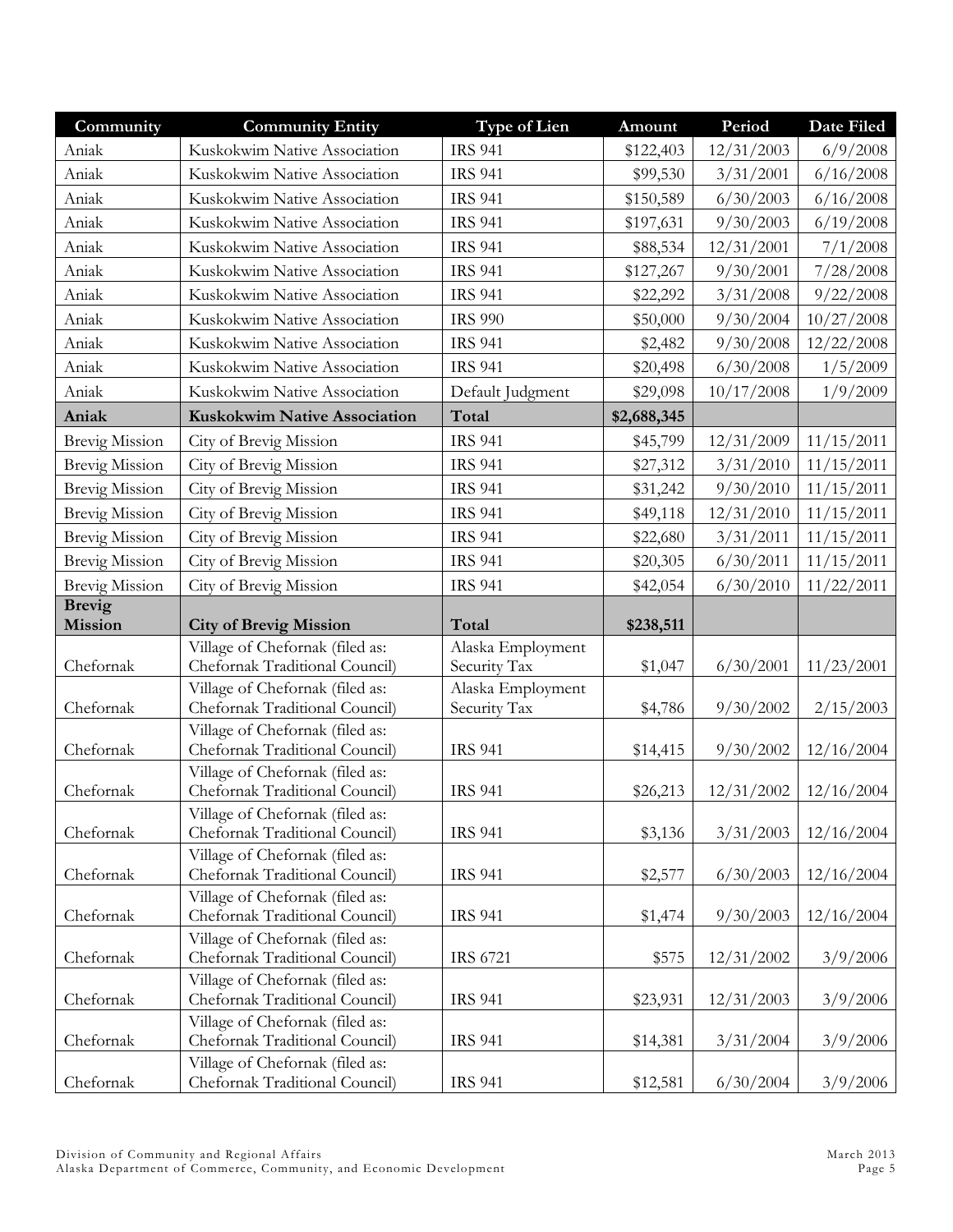| Community           | <b>Community Entity</b>                                       | <b>Type of Lien</b> | Amount      | Period     | Date Filed |
|---------------------|---------------------------------------------------------------|---------------------|-------------|------------|------------|
|                     | Village of Chefornak (filed as:                               |                     |             |            |            |
| Chefornak           | Chefornak Traditional Council)                                | <b>IRS 941</b>      | \$11,397    | 9/30/2004  | 3/9/2006   |
|                     | Village of Chefornak (filed as:                               |                     |             |            |            |
| Chefornak           | Chefornak Traditional Council)                                | <b>IRS 941</b>      | \$10,788    | 12/31/2004 | 3/9/2006   |
|                     | Village of Chefornak (filed as:                               |                     |             |            |            |
| Chefornak           | Chefornak Traditional Council)                                | <b>IRS 941</b>      | \$920       | 6/30/2005  | 3/9/2006   |
|                     | Village of Chefornak (filed as:                               |                     |             |            |            |
| Chefornak           | Chefornak Traditional Council)                                | <b>IRS 941</b>      | \$730       | 9/30/2005  | 3/9/2006   |
|                     | Village of Chefornak (filed as:                               |                     |             |            |            |
| Chefornak           | <b>Chefornak Traditional Council)</b>                         | Total               | \$128,951   |            |            |
|                     | City of Chevak (filed as: City                                | Alaska Employment   |             |            |            |
| Chevak              | Council Chevak)                                               | Security Tax        | \$11,020    | 6/30/2007  | 10/10/2007 |
| Chevak              | City of Chevak (filed as: City<br>Council Chevak)             |                     |             |            |            |
|                     |                                                               | Final Judgment      | \$1,029,479 | 9/26/2008  | 11/25/2008 |
| Chevak              | City of Chevak (filed as: City<br>Council Chevak)             | <b>IRS 941</b>      | \$24,023    | 12/31/2010 | 9/7/2011   |
|                     | City of Chevak (filed as: City                                |                     |             |            |            |
| Chevak              | Council Chevak)                                               | <b>IRS 941</b>      | \$22,977    | 3/31/2011  | 9/7/2011   |
|                     | City of Chevak (filed as: City                                |                     |             |            |            |
| Chevak              | <b>Council Chevak)</b>                                        | Total               | \$1,087,499 |            |            |
|                     | Chignik Lake Village (filed as:                               |                     |             |            |            |
| Chignik Lake        | Village of Chignik Lake)                                      | <b>IRS 941</b>      | \$13,915    | 3/31/2005  | 2/6/2006   |
|                     | Chignik Lake Village (filed as:                               |                     |             |            |            |
| Chignik Lake        | Village of Chignik Lake)                                      | <b>IRS 941</b>      | \$7,495     | 6/30/2005  | 2/6/2006   |
|                     | Chignik Lake Village (filed as:                               | Alaska Employment   |             |            |            |
| Chignik Lake        | Village of Chignik Lake)                                      | Security Tax        | \$2,300     | 3/31/2005  | 6/29/2006  |
|                     | Chignik Lake Village (filed as:                               | Alaska Employment   |             |            |            |
| Chignik Lake        | Village of Chignik Lake)                                      | Security Tax        | \$826       | 6/30/2005  | 6/29/2006  |
|                     | Chignik Lake Village (filed as:                               |                     |             |            |            |
| Chignik Lake        | Village of Chignik Lake)                                      | Final Judgment      | \$108,374   | 3/29/2007  | 5/29/2007  |
|                     | Chignik Lake Village (filed as:                               |                     |             |            |            |
| <b>Chignik Lake</b> | Village of Chignik Lake)                                      | Total               | \$132,910   |            |            |
|                     | Circle Native Community (filed as:                            |                     |             |            |            |
| Circle              | Circle Village Council)                                       | Default Judgment    | \$3,022     | 11/7/2002  | 11/13/2002 |
|                     | Circle Native Community (filed as:                            |                     |             |            |            |
| Circle              | Circle Village Council)                                       | <b>IRS 941</b>      | \$14,879    | 9/30/2002  | 6/24/2003  |
| Circle              | Circle Native Community (filed as:<br>Circle Village Council) | <b>IRS 941</b>      |             | 6/30/2002  | 2/3/2005   |
|                     | Circle Native Community (filed as:                            |                     | \$16,228    |            |            |
| Circle              | Circle Village Council)                                       | <b>IRS 941</b>      | \$66,231    | 12/31/2002 | 2/3/2005   |
|                     | Circle Native Community (filed as:                            |                     |             |            |            |
| Circle              | Circle Village Council)                                       | <b>IRS 941</b>      | \$136       | 3/31/2003  | 2/3/2005   |
|                     | <b>Circle Native Community (filed</b>                         |                     |             |            |            |
| Circle              | as: Circle Village Council)                                   | Total               | \$100,495   |            |            |
| Dillingham          | City of Dillingham                                            | Final Judgment      | \$70,000    | 10/27/2009 | 11/3/2009  |
| Dillingham          | City of Dillingham                                            | Total               | \$70,000    |            |            |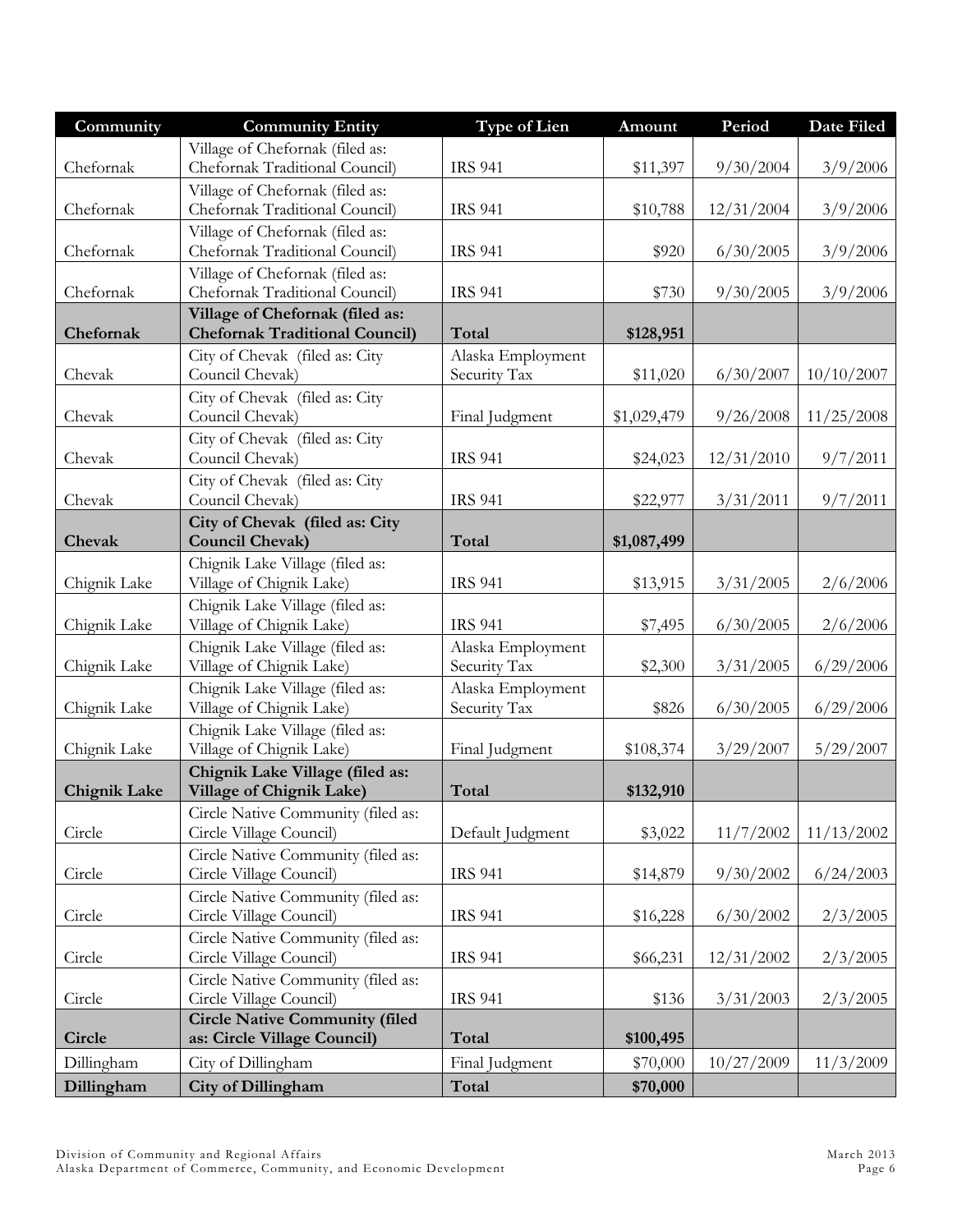| Community  | <b>Community Entity</b>             | <b>Type of Lien</b>               | Amount      | Period     | Date Filed |
|------------|-------------------------------------|-----------------------------------|-------------|------------|------------|
|            |                                     | Alaska Employment                 |             |            |            |
| Emmonak    | Emmonak Expense Committee           | Security Tax                      | \$353       | 12/31/2004 | 2/28/2006  |
| Emmonak    | Emmonak Expense Committee           | Alaska Employment<br>Security Tax | \$885       | 3/31/2005  | 2/28/2006  |
|            |                                     | Alaska Employment                 |             |            |            |
| Emmonak    | <b>Emmonak Expense Committee</b>    | Security Tax                      | \$949       | 6/30/2005  | 2/28/2006  |
|            |                                     | Alaska Employment                 |             |            |            |
| Emmonak    | Emmonak Expense Committee           | Security Tax                      | \$1,017     | 9/30/2005  | 2/28/2006  |
| Emmonak    | Emmonak Expense Committee           | Alaska Employment<br>Security Tax | \$1,172     | 12/31/2005 | 2/28/2006  |
| Emmonak    | <b>Emmonak Expense Committee</b>    | <b>IRS 941</b>                    | \$7,221     | 12/31/2004 | 7/17/2007  |
| Emmonak    | Emmonak Expense Committee           | <b>IRS 941</b>                    | \$9,632     | 3/31/2005  | 7/17/2007  |
| Emmonak    | Emmonak Expense Committee           | <b>IRS 941</b>                    | \$10,457    | 6/30/2005  | 7/17/2007  |
| Emmonak    | <b>Emmonak Expense Committee</b>    | <b>IRS 941</b>                    | \$9,676     | 9/30/2005  | 7/17/2007  |
| Emmonak    | Emmonak Expense Committee           | <b>IRS 941</b>                    | \$9,677     | 12/31/2005 | 7/17/2007  |
| Emmonak    | <b>Emmonak Expense Committee</b>    | <b>IRS 941</b>                    |             | 9/30/2006  | 7/17/2007  |
|            |                                     |                                   | \$8,057     |            |            |
| Emmonak    | <b>Emmonak Expense Committee</b>    | Total                             | \$59,097    |            |            |
| Hoonah     | Hoonah Indian Association           | <b>IRS 6721</b>                   | \$690       | 12/31/2001 | 4/5/2010   |
| Hoonah     | Hoonah Indian Association           | <b>IRS 941</b>                    | \$4,454     | 3/31/2006  | 4/5/2010   |
| Hoonah     | Hoonah Indian Association           | <b>IRS 941</b>                    | \$29,469    | 6/30/2006  | 4/5/2010   |
| Hoonah     | Hoonah Indian Association           | <b>IRS 941</b>                    | \$104,062   | 9/30/2006  | 4/5/2010   |
| Hoonah     | Hoonah Indian Association           | <b>IRS 941</b>                    | \$91,632    | 12/31/2006 | 4/5/2010   |
| Hoonah     | Hoonah Indian Association           | <b>IRS 941</b>                    | \$106,536   | 3/31/2007  | 4/5/2010   |
| Hoonah     | Hoonah Indian Association           | <b>IRS 941</b>                    | \$103,842   | 6/30/2007  | 4/5/2010   |
| Hoonah     | Hoonah Indian Association           | <b>IRS 941</b>                    | \$101,183   | 9/30/2007  | 4/5/2010   |
| Hoonah     | Hoonah Indian Association           | <b>IRS 941</b>                    | \$98,630    | 12/31/2007 | 4/5/2010   |
| Hoonah     | Hoonah Indian Association           | <b>IRS 941</b>                    | \$81,411    | 3/31/2008  | 4/5/2010   |
| Hoonah     | Hoonah Indian Association           | <b>IRS 941</b>                    | \$81,926    | 6/30/2008  | 4/5/2010   |
| Hoonah     | Hoonah Indian Association           | <b>IRS 941</b>                    | \$75,079    | 9/30/2008  | 4/5/2010   |
| Hoonah     | Hoonah Indian Association           | <b>IRS 941</b>                    | \$84,643    | 12/31/2008 | 4/5/2010   |
| Hoonah     | Hoonah Indian Association           | <b>IRS 941</b>                    | \$71,217    | 3/31/2009  | 4/5/2010   |
| Hoonah     | Hoonah Indian Association           | <b>IRS 941</b>                    | \$57,042    | 6/30/2009  | 4/5/2010   |
| Hoonah     | <b>Hoonah Indian Association</b>    | Total                             | \$1,091,817 |            |            |
|            | Native Village of Hooper Bay (filed |                                   |             |            |            |
| Hooper Bay | as: Hooper Bay Traditional Council) | <b>IRS 6721</b>                   | \$8,242     | 12/31/2002 | 3/9/2006   |
|            | Native Village of Hooper Bay (filed |                                   |             |            |            |
| Hooper Bay | as: Hooper Bay Traditional Council) | <b>IRS 941</b>                    | \$8,150     | 12/31/2002 | 3/9/2006   |
|            | Native Village of Hooper Bay (filed |                                   |             |            |            |
| Hooper Bay | as: Hooper Bay Traditional Council) | <b>IRS 941</b>                    | \$5,534     | 3/31/2003  | 3/9/2006   |
|            | Native Village of Hooper Bay (filed |                                   |             |            |            |
| Hooper Bay | as: Hooper Bay Traditional Council) | <b>IRS 941</b>                    | \$860       | 6/30/2003  | 3/9/2006   |
|            | Native Village of Hooper Bay (filed |                                   |             |            |            |
| Hooper Bay | as: Hooper Bay Traditional Council) | <b>IRS 941</b>                    | \$6,708     | 9/30/2003  | 3/9/2006   |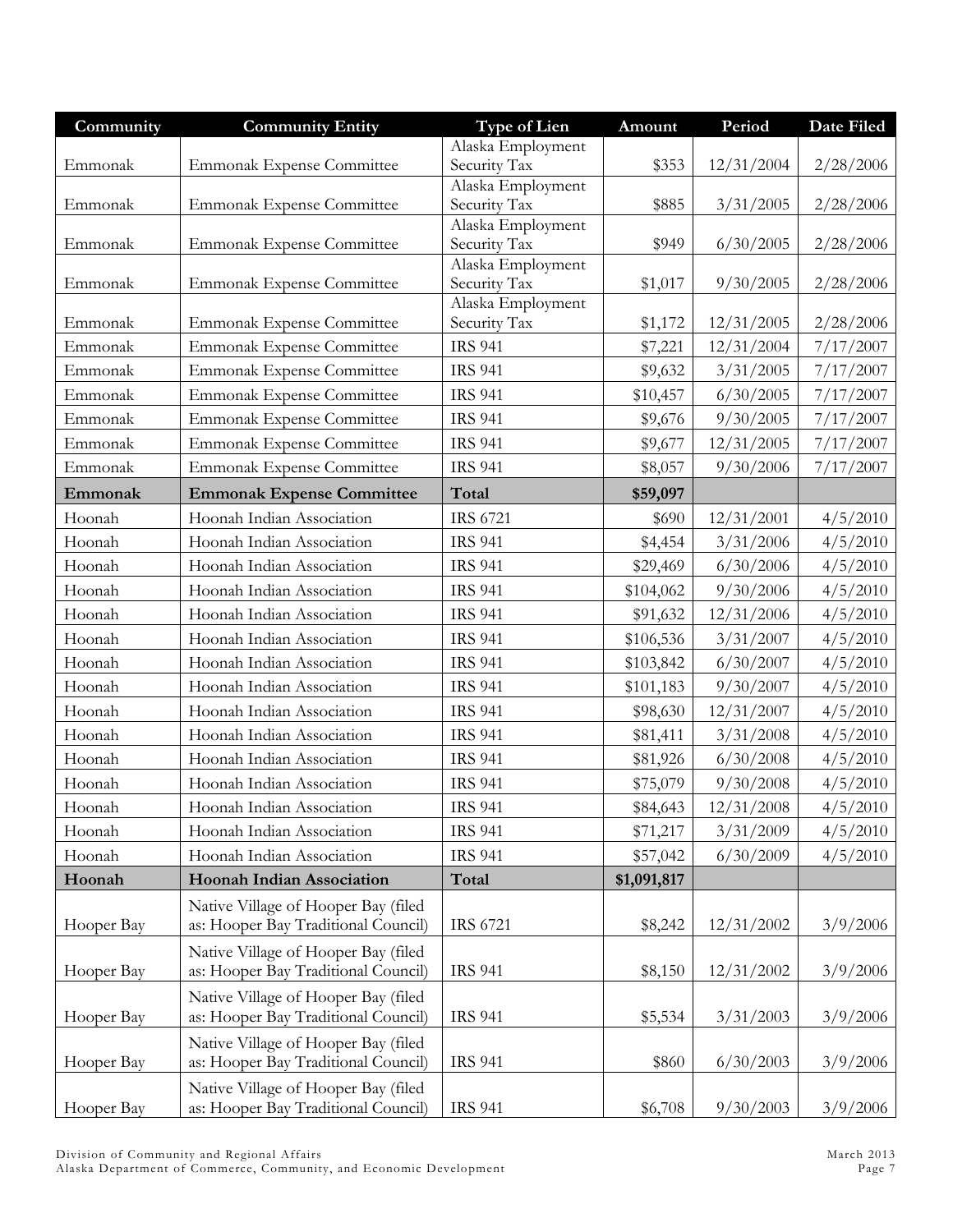| Community         | <b>Community Entity</b>                                                       | <b>Type of Lien</b> | Amount    | Period     | Date Filed |
|-------------------|-------------------------------------------------------------------------------|---------------------|-----------|------------|------------|
| Hooper Bay        | Native Village of Hooper Bay (filed<br>as: Hooper Bay Traditional Council)    | <b>IRS 941</b>      | \$16,686  | 12/31/2003 | 3/9/2006   |
| Hooper Bay        | Native Village of Hooper Bay (filed<br>as: Hooper Bay Traditional Council)    | <b>IRS 941</b>      | \$10,592  | 3/31/2004  | 3/9/2006   |
| Hooper Bay        | Native Village of Hooper Bay (filed<br>as: Hooper Bay Traditional Council)    | <b>IRS 941</b>      | \$17,867  | 6/30/2004  | 3/9/2006   |
| Hooper Bay        | Native Village of Hooper Bay (filed<br>as: Hooper Bay Traditional Council)    | <b>IRS 941</b>      | \$15,832  | 9/30/2004  | 3/9/2006   |
| Hooper Bay        | Native Village of Hooper Bay (filed<br>as: Hooper Bay Traditional Council)    | <b>IRS 941</b>      | \$15,981  | 12/31/2004 | 3/9/2006   |
| Hooper Bay        | Native Village of Hooper Bay (filed<br>as: Hooper Bay Traditional Council)    | <b>IRS 941</b>      | \$657     | 3/31/2005  | 7/17/2007  |
| Hooper Bay        | Native Village of Hooper Bay (filed<br>as: Hooper Bay Traditional Council)    | <b>IRS 730</b>      | \$46      | 1/31/2001  | 12/4/2007  |
| Hooper Bay        | Native Village of Hooper Bay (filed<br>as: Hooper Bay Traditional Council)    | <b>IRS 730</b>      | \$43      | 7/31/2004  | 12/4/2007  |
| Hooper Bay        | Native Village of Hooper Bay (filed<br>as: Hooper Bay Traditional Council)    | <b>IRS 941</b>      | \$10,022  | 6/30/2005  | 12/4/2007  |
| Hooper Bay        | Native Village of Hooper Bay (filed<br>as: Hooper Bay Traditional Council)    | <b>IRS 941</b>      | \$13,679  | 9/30/2005  | 12/4/2007  |
| Hooper Bay        | Native Village of Hooper Bay (filed<br>as: Hooper Bay Traditional Council)    | <b>IRS 941</b>      | \$14,893  | 6/30/2006  | 12/4/2007  |
| Hooper Bay        | Native Village of Hooper Bay (filed<br>as: Hooper Bay Traditional Council)    | <b>IRS 941</b>      | \$11,978  | 9/30/2006  | 12/4/2007  |
| Hooper Bay        | Native Village of Hooper Bay (filed<br>as: Hooper Bay Traditional Council)    | <b>IRS 941</b>      | \$7,044   | 12/31/2006 | 12/4/2007  |
| Hooper Bay        | Native Village of Hooper Bay (filed<br>as: Hooper Bay Traditional Council)    | <b>IRS 941</b>      | \$5,146   | 3/31/2007  | 12/4/2007  |
| Hooper Bay        | Native Village of Hooper Bay (filed<br>as: Hooper Bay Traditional Council)    | <b>IRS 941</b>      | \$3,831   | 6/30/2007  | 12/4/2007  |
| Hooper Bay        | Native Village of Hooper Bay (filed<br>as: Hooper Bay Traditional Council)    | <b>IRS 941</b>      | \$586     | 9/30/2002  | 1/29/2008  |
| Hooper Bay        | Native Village of Hooper Bay (filed<br>as: Hooper Bay Traditional Council)    | <b>IRS 730</b>      | \$41      | 6/30/2004  | 3/18/2008  |
| Hooper Bay        | Native Village of Hooper Bay (filed<br>as: Hooper Bay Traditional Council)    | <b>IRS 941</b>      | \$488     | 9/30/2007  | 3/18/2008  |
| Hooper Bay        | Native Village of Hooper Bay (filed<br>as: Hooper Bay Traditional Council)    | <b>IRS 941</b>      | \$1,288   | 12/31/2007 | 7/1/2008   |
| <b>Hooper Bay</b> | Native Village of Hooper Bay<br>(filed as: Hooper Bay Traditional<br>Council) | Total               | \$176,193 |            |            |
| Kivalina          | City of Kivalina                                                              | <b>IRS 6721</b>     | \$1,770   | 12/31/2000 | 3/12/2004  |
| Kivalina          | City of Kivalina                                                              | <b>IRS 941</b>      | \$1,556   | 9/30/2002  | 3/12/2004  |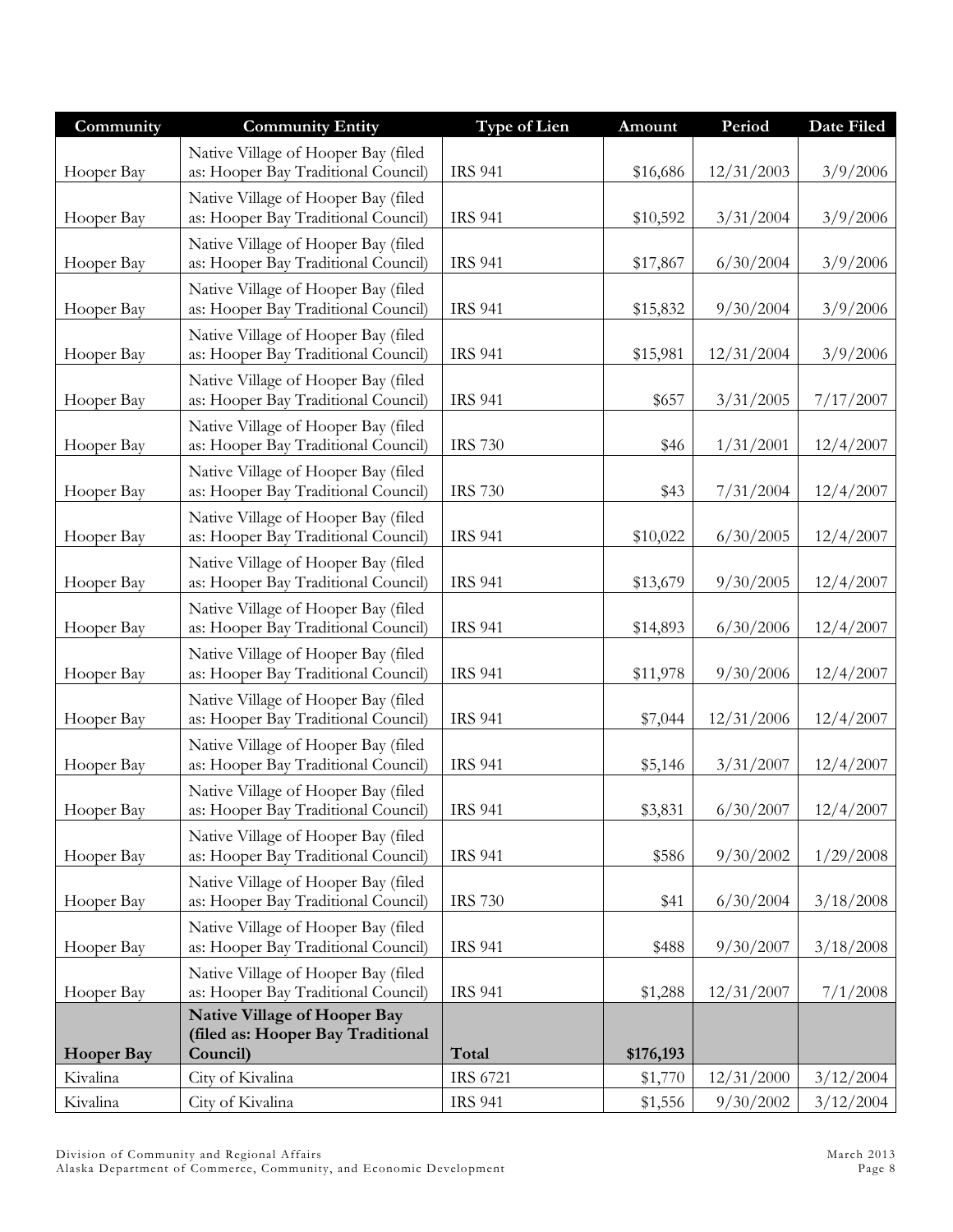| Community | <b>Community Entity</b>                                             | Type of Lien    | Amount    | Period     | Date Filed |
|-----------|---------------------------------------------------------------------|-----------------|-----------|------------|------------|
| Kivalina  | City of Kivalina                                                    | <b>IRS 941</b>  | \$21,077  | 12/31/2002 | 3/12/2004  |
| Kivalina  | City of Kivalina                                                    | <b>IRS 941</b>  | \$15,744  | 3/31/2003  | 3/12/2004  |
| Kivalina  | City of Kivalina                                                    | <b>IRS 941</b>  | \$46      | 6/30/2003  | 3/12/2004  |
| Kivalina  | City of Kivalina                                                    | <b>IRS 941</b>  | \$17,294  | 9/30/2003  | 3/12/2004  |
| Kivalina  | City of Kivalina                                                    | <b>IRS 6721</b> | \$2,820   | 12/31/2001 | 5/27/2004  |
| Kivalina  | City of Kivalina                                                    | <b>IRS 941</b>  | \$11,794  | 12/31/2003 | 5/27/2004  |
| Kivalina  | City of Kivalina                                                    | <b>IRS 941</b>  | \$10,762  | 3/31/2004  | 8/26/2004  |
| Kivalina  | City of Kivalina                                                    | <b>IRS 941</b>  | \$6,605   | 6/30/2004  | 7/8/2005   |
| Kivalina  | City of Kivalina                                                    | <b>IRS 941</b>  | \$9,603   | 9/30/2004  | 7/8/2005   |
| Kivalina  | City of Kivalina                                                    | <b>IRS 941</b>  | \$12,285  | 12/31/2004 | 7/8/2005   |
| Kivalina  | City of Kivalina                                                    | <b>IRS 941</b>  | \$907     | 3/31/2005  | 7/8/2005   |
| Kivalina  | City of Kivalina                                                    | <b>IRS 941</b>  | \$6,464   | 6/30/2005  | 9/5/2005   |
| Kivalina  | City of Kivalina                                                    | <b>IRS 941</b>  | \$18,009  | 12/31/2005 | 3/6/2006   |
| Kivalina  | City of Kivalina                                                    | Total           | \$136,735 |            |            |
| Kotlik    | City of Kotlik                                                      | <b>IRS 730</b>  | \$137     | 3/31/2007  | 11/3/2009  |
| Kotlik    | City of Kotlik                                                      | <b>IRS 730</b>  | \$67      | 4/30/2007  | 11/3/2009  |
| Kotlik    | City of Kotlik                                                      | <b>IRS 730</b>  | \$92      | 5/31/2007  | 11/3/2009  |
| Kotlik    | City of Kotlik                                                      | IRS 11C         | \$77      | 7/1/2007   | 11/3/2009  |
| Kotlik    | City of Kotlik                                                      | <b>IRS 730</b>  | \$64      | 7/31/2007  | 11/3/2009  |
| Kotlik    | City of Kotlik                                                      | <b>IRS 730</b>  | \$64      | 8/31/2007  | 11/3/2009  |
| Kotlik    | City of Kotlik                                                      | <b>IRS 730</b>  | \$119     | 10/31/2007 | 11/3/2009  |
| Kotlik    | City of Kotlik                                                      | <b>IRS 730</b>  | \$63      | 11/30/2007 | 11/3/2009  |
| Kotlik    | City of Kotlik                                                      | <b>IRS 730</b>  | \$92      | 12/31/2007 | 11/3/2009  |
| Kotlik    | City of Kotlik                                                      | <b>IRS 730</b>  | \$51      | 1/31/2008  | 11/3/2009  |
| Kotlik    | City of Kotlik                                                      | <b>IRS 730</b>  | \$52      | 6/30/2008  | 11/3/2009  |
| Kotlik    | City of Kotlik                                                      | IRS 11C         | \$69      | 7/1/2008   | 11/3/2009  |
| Kotlik    | City of Kotlik                                                      | <b>IRS 730</b>  | \$68      | 9/30/2008  | 11/3/2009  |
| Kotlik    | City of Kotlik                                                      | <b>IRS 730</b>  | \$159     | 10/31/2008 | 11/3/2009  |
| Kotlik    | City of Kotlik                                                      | <b>IRS 941</b>  | \$1,498   | 6/30/2009  | 11/3/2009  |
| Kotlik    | <b>City of Kotlik</b>                                               | Total           | \$2,672   |            |            |
|           | Native Village of Napaskiak (filed as:                              |                 |           |            |            |
| Napaskiak | Napaskiak Tribal Council)                                           | <b>IRS 941</b>  | \$7,049   | 12/31/2004 | 10/21/2005 |
|           | Native Village of Napaskiak (filed as:                              |                 |           |            |            |
| Napaskiak | Napaskiak Tribal Council)<br>Native Village of Napaskiak (filed as: | <b>IRS 941</b>  | \$5,897   | 3/31/2005  | 10/21/2005 |
| Napaskiak | Napaskiak Tribal Council)                                           | <b>IRS 11C</b>  | \$94      | 7/1/2004   | 6/10/2009  |
|           | Native Village of Napaskiak (filed as:                              |                 |           |            |            |
| Napaskiak | Napaskiak Tribal Council)                                           | <b>IRS 11C</b>  | \$87      | 7/1/2005   | 6/10/2009  |
|           | Native Village of Napaskiak (filed as:                              |                 |           |            |            |
| Napaskiak | Napaskiak Tribal Council)                                           | <b>IRS 11C</b>  | \$56      | 7/1/2006   | 6/10/2009  |
|           | Native Village of Napaskiak (filed as:                              |                 |           |            |            |
| Napaskiak | Napaskiak Tribal Council)                                           | IRS 11C         | \$70      | 7/1/2007   | 6/10/2009  |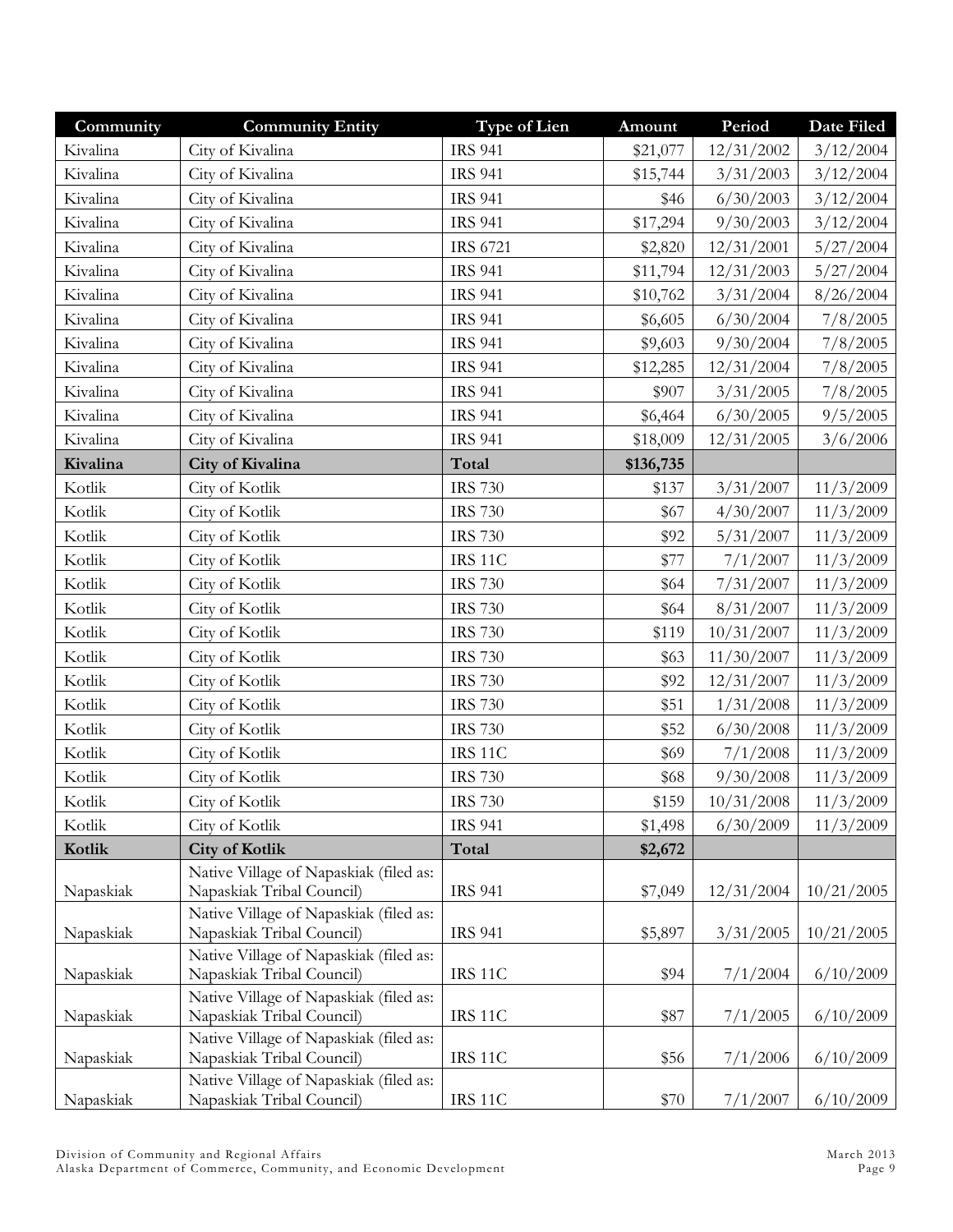| Community            | <b>Community Entity</b>                                                 | <b>Type of Lien</b>               | Amount   | Period     | <b>Date Filed</b> |
|----------------------|-------------------------------------------------------------------------|-----------------------------------|----------|------------|-------------------|
|                      | Native Village of Napaskiak (filed as:                                  |                                   |          |            |                   |
| Napaskiak            | Napaskiak Tribal Council)                                               | <b>IRS 730</b>                    | \$52     | 8/31/2007  | 6/10/2009         |
|                      | Native Village of Napaskiak (filed as:                                  |                                   |          |            |                   |
| Napaskiak            | Napaskiak Tribal Council)<br>Native Village of Napaskiak (filed as:     | <b>IRS 730</b>                    | \$75     | 9/30/2007  | 6/10/2009         |
| Napaskiak            | Napaskiak Tribal Council)                                               | IRS 11C                           | \$54     | 7/1/2008   | 6/10/2009         |
|                      | Native Village of Napaskiak (filed as:                                  |                                   |          |            |                   |
| Napaskiak            | Napaskiak Tribal Council)                                               | <b>IRS 941</b>                    | \$25,282 | 12/31/2008 | 6/10/2009         |
|                      | Native Village of Napaskiak                                             |                                   |          |            |                   |
| Napaskiak            | (filed as: Napaskiak Tribal<br>Council)                                 | Total                             | \$38,716 |            |                   |
|                      | Native Village of Marshall (filed as:                                   | Alaska Employment                 |          |            |                   |
| Marshall             | Marshall Traditional council)                                           | Security Tax                      | \$4,241  | 1/28/2013  | 1/30/2013         |
|                      |                                                                         |                                   |          |            |                   |
|                      | Native Village of Marshall (filed<br>as: Marshall Traditional council)  | Total                             |          |            |                   |
| Marshall<br>Northway | Northway Village (filed as:                                             | Judgment on                       | \$4,241  |            |                   |
| Village              | Northway Village Council)                                               | Confession                        | \$26,680 | 6/21/2005  | 6/24/2005         |
| Northway             | Northway Village (filed as:                                             |                                   |          |            |                   |
| Village              | <b>Northway Village Council)</b>                                        | Total                             | \$26,680 |            |                   |
|                      | Native Village of Nunapitchuk (filed                                    | Alaska Employment                 |          |            |                   |
| Nunapitchuk          | as: Nunapitchuk IRA Council)                                            | Security Tax                      | \$3,640  | 12/31/1999 | 4/28/2000         |
|                      | <b>Native Village of Nunapitchuk</b>                                    |                                   |          |            |                   |
| Nunapitchuk          | (filed as: Nunapitchuk IRA<br>Council)                                  | Total                             | \$3,640  |            |                   |
|                      | Oscarville Traditional Village (filed                                   | Alaska Employment                 |          |            |                   |
| Oscarville           | as: Oscarville Tribal Council)                                          | Security Tax                      | \$1,140  | 3/31/2001  | 7/27/2001         |
|                      | Oscarville Traditional Village (filed                                   | Alaska Employment                 |          |            |                   |
| Oscarville           | as: Oscarville Tribal Council)                                          | Security Tax                      | \$1,254  | 6/30/2001  | 11/23/2001        |
|                      | <b>Oscarville Traditional Village</b><br>(filed as: Oscarville Tribal   |                                   |          |            |                   |
| Oscarville           | Council)                                                                | Total                             | \$2,395  |            |                   |
|                      |                                                                         | Alaska Employment                 |          |            |                   |
| Point Hope           | City of Point Hope                                                      | Security Tax                      | \$1,031  | 1/30/2013  | 2/1/2013          |
| <b>Point Hope</b>    | <b>City of Point Hope</b>                                               | Total                             | \$1,031  |            | 2/1/2013          |
| Port Heiden          | City of Port Heiden                                                     | Default Judgment                  | \$89,582 | 11/6/2007  | 1/8/2008          |
| Port Heiden          | <b>City of Port Heiden</b>                                              | Total                             | \$89,582 |            |                   |
| Saint Paul           | Saint Paul Island (filed as: Tribal<br>Government of Saint Paul Island) | Alaska Employment<br>Security Tax | \$8,196  | 9/30/2000  | 2/21/2001         |
|                      |                                                                         |                                   |          |            |                   |
|                      | Saint Paul Island (filed as: Tribal                                     |                                   |          |            |                   |
| Saint Paul           | Government of Saint Paul Island)                                        | Total                             | \$8,196  |            |                   |
| Savoonga             | Native Village of Savoonga                                              | <b>IRS 941</b>                    | \$49     | 9/30/2010  | 12/20/2010        |
| Savoonga             | Native Village of Savoonga                                              | <b>IRS 941</b>                    | \$20,083 | 12/31/2010 | 8/20/2012         |
| Savoonga             | Native Village of Savoonga                                              | <b>IRS 941</b>                    | \$67,468 | 3/31/2011  | 8/20/2012         |
| Savoonga             | Native Village of Savoonga                                              | <b>IRS 941</b>                    | \$67,835 | 6/30/2011  | 8/20/2012         |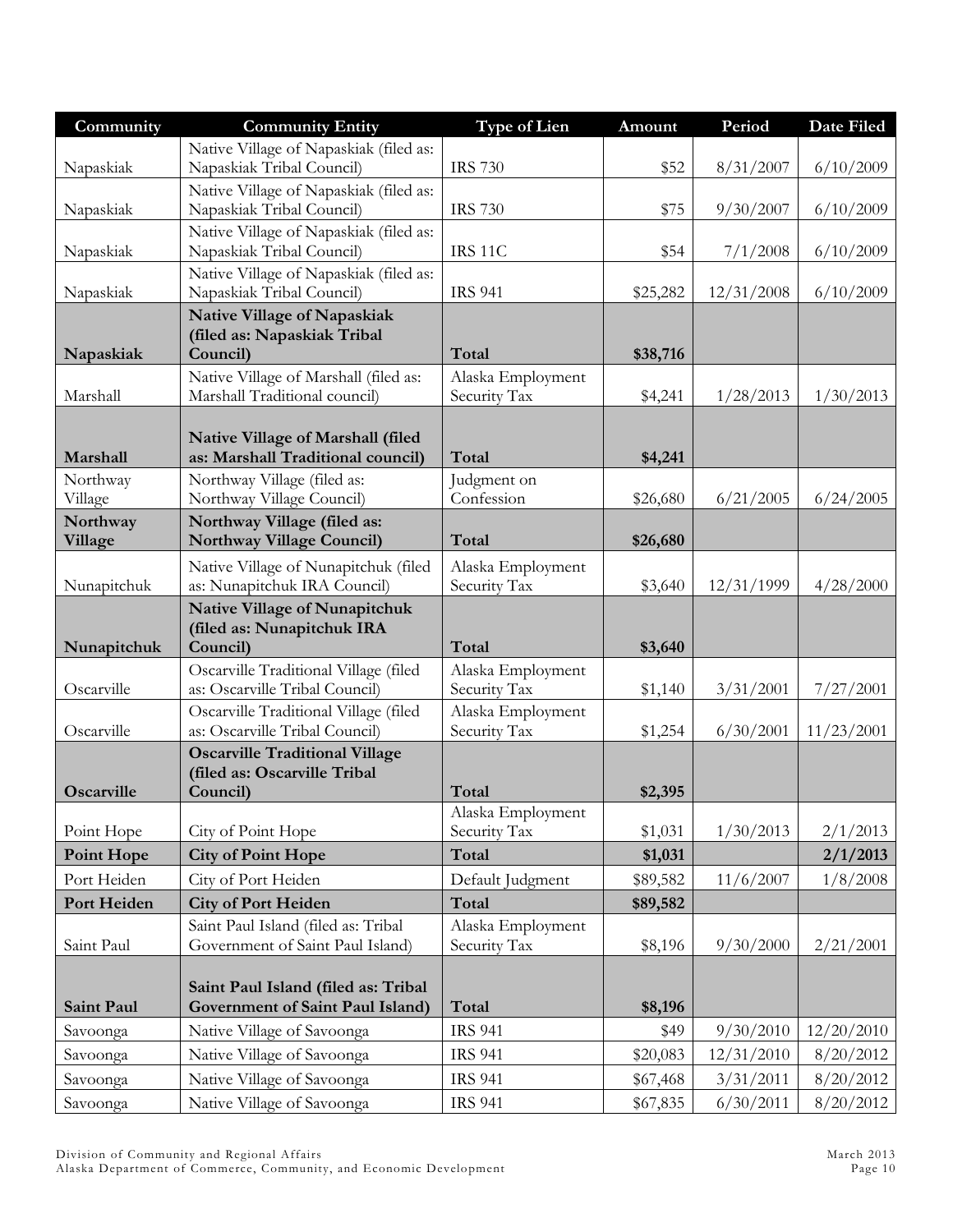| Community          | <b>Community Entity</b>                                            | <b>Type of Lien</b>               | Amount    | Period     | <b>Date Filed</b> |
|--------------------|--------------------------------------------------------------------|-----------------------------------|-----------|------------|-------------------|
| Savoonga           | Native Village of Savoonga                                         | <b>IRS 941</b>                    | \$68,238  | 9/30/2011  | 8/20/2012         |
| Savoonga           | Native Village of Savoonga                                         | <b>IRS 941</b>                    | \$68,727  | 12/31/2011 | 8/20/2012         |
| Savoonga           | Native Village of Savoonga                                         | <b>IRS 6721</b>                   | \$12,252  | 3/31/2012  | 9/3/2012          |
| Savoonga           | Native Village of Savoonga                                         | <b>IRS 941</b>                    | \$733     | 12/31/2009 | 9/17/2012         |
|                    |                                                                    | Alaska Employment                 |           |            |                   |
| Savoonga           | Native Village of Savoonga                                         | Security Tax                      | \$205     | 9/24/2012  | 9/26/2012         |
|                    | Native Village of Savoonga                                         | Alaska Employment<br>Security Tax | \$30,029  | 12/4/2012  | 12/7/2012         |
| Savoonga           |                                                                    | Alaska Employment                 |           |            |                   |
| Savoonga           | Native Village of Savoonga                                         | Security Tax                      | \$32,455  | 1/7/2013   | 1/9/2013          |
| Savoonga           | <b>Native Village of Savoonga</b>                                  | Total                             | \$368,073 |            |                   |
| Scammon Bay        | City of Scammon Bay                                                | <b>IRS 941</b>                    | \$16,660  | 2/5/2013   | 2/12/2013         |
| <b>Scammon Bay</b> | <b>City of Scammon Bay</b>                                         | Total                             | \$16,660  |            |                   |
|                    |                                                                    | Judgment on                       |           |            |                   |
| Selawik            | Native Village of Selawik                                          | Confession                        | \$39,280  | 7/5/2011   | 7/11/2011         |
| Selawik            | <b>Native Village of Selawik</b>                                   | Total                             | \$39,280  |            |                   |
|                    |                                                                    | Alaska Employment                 |           |            |                   |
| Shaktoolik         | City of Shaktoolik                                                 | Security Tax<br>Alaska Employment | \$1,988   | 12/31/2005 | 5/27/2008         |
| Shaktoolik         | City of Shaktoolik                                                 | Security Tax                      | \$1,757   | 12/31/2006 | 5/27/2008         |
| Shaktoolik         | <b>City of Shaktoolik</b>                                          | Total                             | \$3,745   |            |                   |
| Solomon            | Village of Solomon                                                 | <b>IRS 941</b>                    | \$8,517   | 9/30/2001  | 2/18/2004         |
| Solomon            | <b>Village of Solomon</b>                                          | Total                             | \$8,517   |            |                   |
|                    | Village of Stony River (filed as:                                  | Alaska Employment                 |           |            |                   |
| Stony River        | Stony River Traditional Council)                                   | Security Tax                      | \$749     | 6/30/2001  | 7/27/2001         |
|                    | Village of Stony River (filed as:                                  | Alaska Employment                 |           |            |                   |
| <b>Stony River</b> | Stony River Traditional Council)                                   | Security Tax                      | \$1,500   | 9/30/2001  | 11/23/2001        |
|                    | Village of Stony River (filed as:                                  |                                   |           |            |                   |
| <b>Stony River</b> | <b>Stony River Traditional Council)</b>                            | Total                             | \$2,249   |            |                   |
| Tanacross          | Native Village of Tanacross                                        | <b>IRS 941</b>                    | \$61,066  | 3/31/2006  | 8/11/2010         |
| Tanacross          | Native Village of Tanacross                                        | <b>IRS 941</b>                    | \$121,842 | 6/30/2006  | 8/11/2010         |
| Tanacross          | Native Village of Tanacross                                        | <b>IRS 941</b>                    | \$70,610  | 3/31/2007  | 8/11/2010         |
| Tanacross          | <b>Native Village of Tanacross</b>                                 | Total                             | \$253,517 |            |                   |
|                    | Native Village of Teller (filed as:                                |                                   |           |            |                   |
| Teller             | Teller Traditional Council)                                        | <b>IRS 941</b>                    | \$2,811   | 12/31/2002 | 5/5/2004          |
|                    | Native Village of Teller (filed as:                                |                                   |           |            |                   |
| Teller             | Teller Traditional Council)                                        | <b>IRS 941</b>                    | \$1,046   | 3/31/2003  | 5/5/2004          |
|                    | Native Village of Teller (filed as:                                |                                   |           |            |                   |
| Teller             | Teller Traditional Council)                                        | <b>IRS 941</b>                    | \$1,974   | 6/30/2003  | 5/5/2004          |
| Teller             | Native Village of Teller (filed as:<br>Teller Traditional Council) | <b>IRS 730</b>                    | \$328     | 2/28/2002  | 11/16/2007        |
|                    | Native Village of Teller (filed as:                                |                                   |           |            |                   |
| Teller             | Teller Traditional Council)                                        | <b>IRS 730</b>                    | \$90      | 6/30/2002  | 11/16/2007        |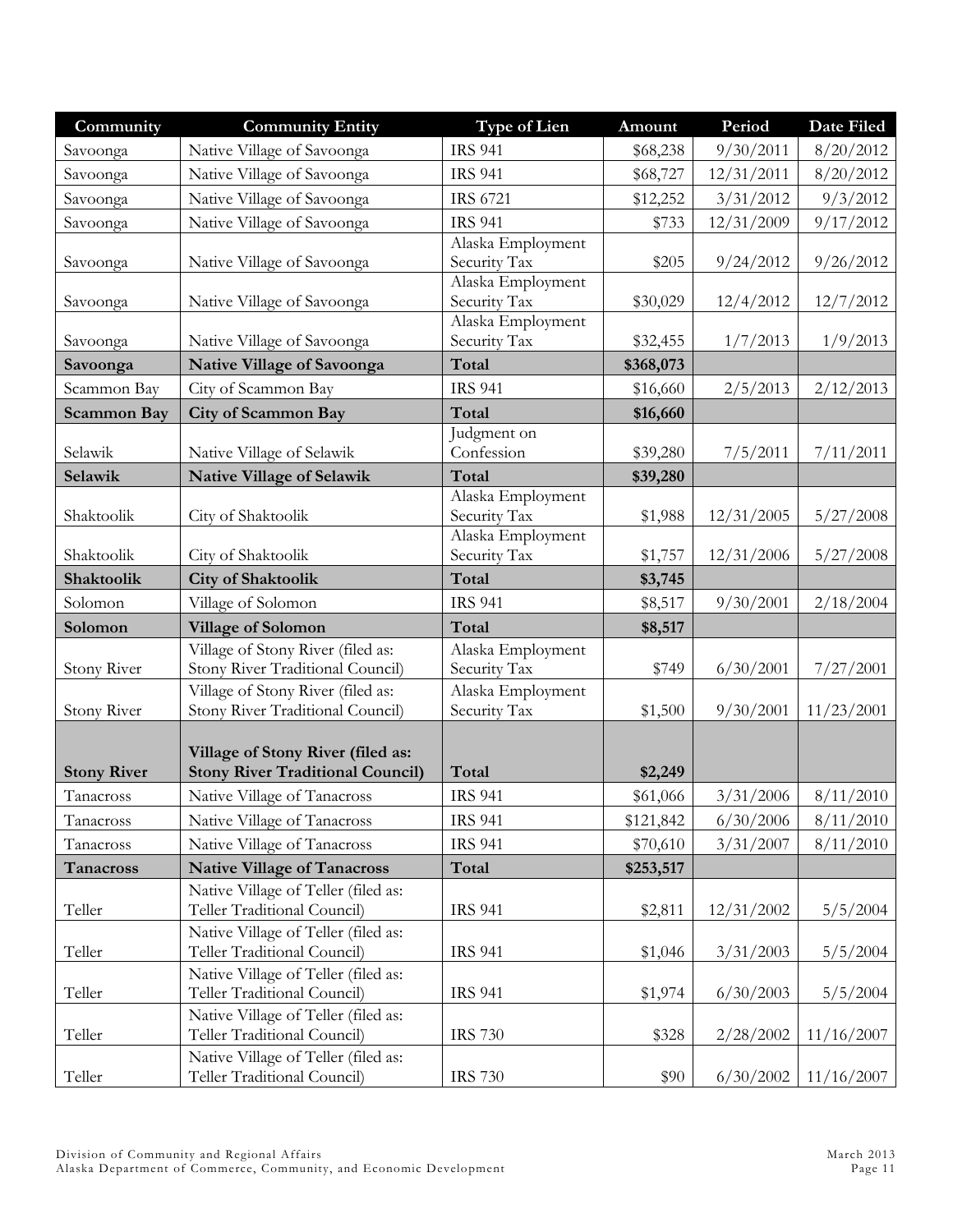| Community     | <b>Community Entity</b>                                                        | <b>Type of Lien</b> | Amount   | Period     | Date Filed |
|---------------|--------------------------------------------------------------------------------|---------------------|----------|------------|------------|
|               | Native Village of Teller (filed as:                                            |                     |          |            |            |
| Teller        | Teller Traditional Council)                                                    | IRS 11C             | \$76     | 7/1/2002   | 11/16/2007 |
|               | Native Village of Teller (filed as:                                            |                     |          |            |            |
| Teller        | Teller Traditional Council)                                                    | <b>IRS 730</b>      | \$113    | 7/31/2002  | 11/16/2007 |
|               | Native Village of Teller (filed as:                                            |                     |          |            |            |
| Teller        | Teller Traditional Council)                                                    | <b>IRS 730</b>      | \$134    | 8/31/2002  | 11/16/2007 |
|               | Native Village of Teller (filed as:                                            |                     |          |            |            |
| Teller        | Teller Traditional Council)                                                    | <b>IRS 730</b>      | \$231    | 9/30/2002  | 11/16/2007 |
| Teller        | Native Village of Teller (filed as:<br>Teller Traditional Council)             | <b>IRS 730</b>      | \$352    | 10/31/2002 | 11/16/2007 |
|               | Native Village of Teller (filed as:                                            |                     |          |            |            |
| Teller        | Teller Traditional Council)                                                    | <b>IRS 730</b>      | \$343    | 11/30/2002 | 11/16/2007 |
|               | Native Village of Teller (filed as:                                            |                     |          |            |            |
| Teller        | Teller Traditional Council)                                                    | <b>IRS 730</b>      | \$183    | 12/31/2002 | 11/16/2007 |
|               | Native Village of Teller (filed as:                                            |                     |          |            |            |
| Teller        | Teller Traditional Council)                                                    | <b>IRS 941</b>      | \$85     | 6/30/2004  | 11/16/2007 |
|               | Native Village of Teller (filed as:                                            |                     |          |            |            |
| Teller        | Teller Traditional Council)                                                    | <b>IRS 941</b>      | \$2,179  | 9/30/2004  | 11/16/2007 |
|               | Native Village of Teller (filed as:                                            |                     |          |            |            |
| Teller        | Teller Traditional Council)                                                    | <b>IRS 941</b>      | \$3,154  | 9/30/2005  | 11/16/2007 |
|               | Native Village of Teller (filed as:                                            |                     |          |            |            |
| Teller        | Teller Traditional Council)                                                    | <b>IRS 941</b>      | \$3,071  | 12/31/2005 | 11/16/2007 |
|               | Native Village of Teller (filed as:                                            |                     |          |            |            |
| Teller        | Teller Traditional Council)                                                    | <b>IRS 941</b>      | \$6,898  | 6/30/2006  | 11/16/2007 |
|               | Native Village of Teller (filed as:                                            |                     |          |            |            |
| Teller        | Teller Traditional Council)                                                    | <b>IRS 941</b>      | \$6,889  | 9/30/2006  | 11/16/2007 |
| <b>Teller</b> | Native Village of Teller (filed as:<br><b>Teller Traditional Council)</b>      | Total               | \$29,958 |            |            |
|               | Native Village of Mary's Igloo (filed                                          |                     |          |            |            |
| Teller        | as: Mary's Igloo Traditional Council)                                          | <b>IRS 941</b>      | \$28,237 | 12/31/2002 | 3/8/2005   |
|               | Native Village of Mary's Igloo (filed                                          |                     |          |            |            |
| Teller        | as: Mary's Igloo Traditional Council)                                          | <b>IRS 941</b>      | \$262    | 12/31/2008 | 5/18/2009  |
|               | Native Village of Mary's Igloo (filed                                          |                     |          |            |            |
| Teller        | as: Mary's Igloo Traditional Council)                                          | <b>IRS 941</b>      | \$307    | 3/31/2009  | 7/6/2009   |
|               | Native Village of Mary's Igloo (filed                                          |                     |          |            |            |
| Teller        | as: Mary's Igloo Traditional Council)                                          | <b>IRS 941</b>      | \$1,454  | 12/31/2006 | 9/7/2009   |
|               | Native Village of Mary's Igloo (filed                                          |                     |          |            |            |
| Teller        | as: Mary's Igloo Traditional Council)                                          | <b>IRS 941</b>      | \$375    | 9/30/2009  | 1/4/2010   |
|               | Native Village of Mary's Igloo (filed                                          |                     |          |            |            |
| Teller        | as: Mary's Igloo Traditional Council)                                          | <b>IRS 941</b>      | \$311    | 12/31/2009 | 3/15/2010  |
|               |                                                                                |                     |          |            |            |
| Teller        | Native Village of Mary's Igloo (filed<br>as: Mary's Igloo Traditional Council) | <b>IRS 941</b>      | \$162    | 3/31/2010  | 7/26/2010  |
|               |                                                                                |                     |          |            |            |
| Teller        | Native Village of Mary's Igloo (filed<br>as: Mary's Igloo Traditional Council) | <b>IRS 941</b>      | \$415    | 3/31/2011  | 6/13/2011  |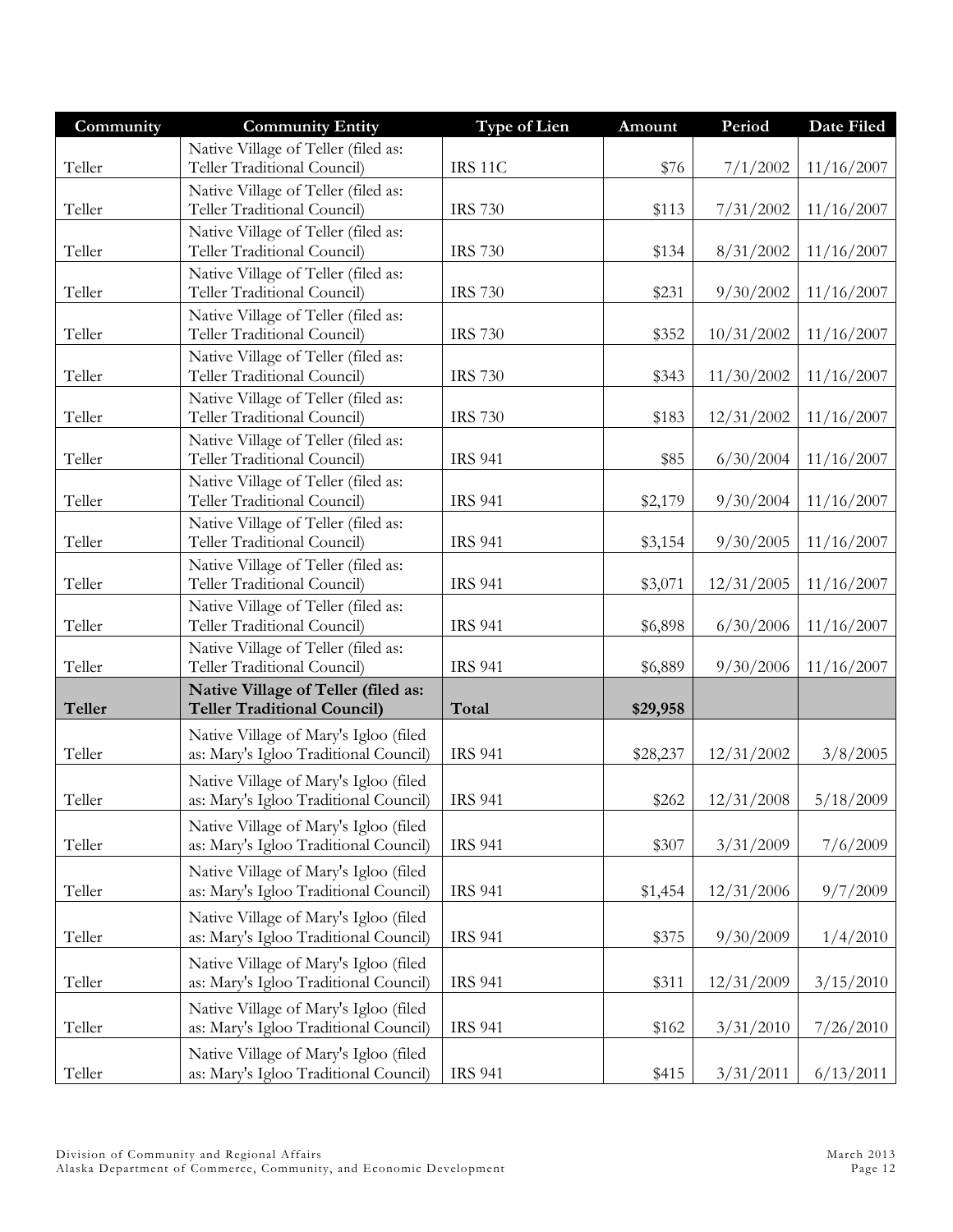| Community         | <b>Community Entity</b>                                                           | <b>Type of Lien</b> | Amount   | Period     | <b>Date Filed</b> |
|-------------------|-----------------------------------------------------------------------------------|---------------------|----------|------------|-------------------|
| Teller            | Native Village of Mary's Igloo (filed<br>as: Mary's Igloo Traditional Council)    | <b>IRS 941</b>      | \$439    | 6/30/2011  | 9/19/2011         |
| Teller            | Native Village of Mary's Igloo (filed<br>as: Mary's Igloo Traditional Council)    | <b>IRS 941</b>      | \$759    | 9/30/2011  | 1/2/2012          |
| Teller            | Native Village of Mary's Igloo (filed<br>as: Mary's Igloo Traditional Council)    | <b>IRS 941</b>      | \$499    | 12/31/2011 | 3/19/2012         |
| <b>Teller</b>     | Native Village of Mary's Igloo<br>(filed as: Mary's Igloo Traditional<br>Council) | Total               | \$33,220 |            |                   |
| Tununak           | Native Village of Tununak (filed as:<br>Tununak Traditional Council)              | <b>IRS 941</b>      | \$56     | 6/30/2003  | 7/6/2011          |
| Tununak           | Native Village of Tununak (filed as:<br>Tununak Traditional Council)              | <b>IRS 941</b>      | \$11,569 | 3/31/2004  | 7/6/2011          |
| Tununak           | Native Village of Tununak (filed as:<br>Tununak Traditional Council)              | <b>IRS 941</b>      | \$11,999 | 6/30/2004  | 7/6/2011          |
| Tununak           | Native Village of Tununak (filed as:<br>Tununak Traditional Council)              | <b>IRS 941</b>      | \$12,197 | 9/30/2004  | 7/6/2011          |
| Tununak           | Native Village of Tununak (filed as:<br>Tununak Traditional Council)              | <b>IRS 940</b>      | \$8,386  | 12/31/2004 | 7/6/2011          |
| Tununak           | Native Village of Tununak (filed as:<br>Tununak Traditional Council)              | <b>IRS 941</b>      | \$12,382 | 12/31/2004 | 7/6/2011          |
| Tununak           | Native Village of Tununak (filed as:<br>Tununak Traditional Council)              | <b>IRS 941</b>      | \$12,580 | 3/31/2005  | 7/6/2011          |
| Tununak           | Native Village of Tununak (filed as:<br>Tununak Traditional Council)              | Civil Penalty       | \$2,144  | 12/31/2005 | 7/6/2011          |
| Tununak           | Native Village of Tununak (filed<br>as: Tununak Traditional Council)              | Total               | \$71,313 |            |                   |
| Wales             | City of Wales                                                                     | <b>IRS 941</b>      | \$1,154  | 9/30/2003  | 1/20/2005         |
| Wales             | City of Wales                                                                     | <b>IRS 941</b>      | \$691    | 12/31/2003 | 1/20/2005         |
| Wales             | City of Wales                                                                     | <b>IRS 941</b>      | \$3,494  | 6/30/2004  | 1/20/2005         |
| Wales             | <b>City of Wales</b>                                                              | Total               | \$5,339  |            |                   |
| Whale Pass        | Whale Pass Community Association                                                  | Final Judgment      | \$3,073  | 1/22/2010  | 2/12/2010         |
| Whale Pass        | Whale Pass Community Association                                                  | Final Judgment      | \$3,161  | 1/22/2010  | 2/12/2010         |
| Whale Pass        | Whale Pass Community Association                                                  | Final Judgment      | \$14,377 | 1/22/2010  | 2/12/2010         |
| <b>Whale Pass</b> | <b>Whale Pass Community</b><br>Association                                        | Total               | \$20,611 |            |                   |

Source: Alaska Department of Natural Resources, Recorder's Office. Table displays community entities with one or more unreleased lien items between 09/01/2000 and 2/28/2013.